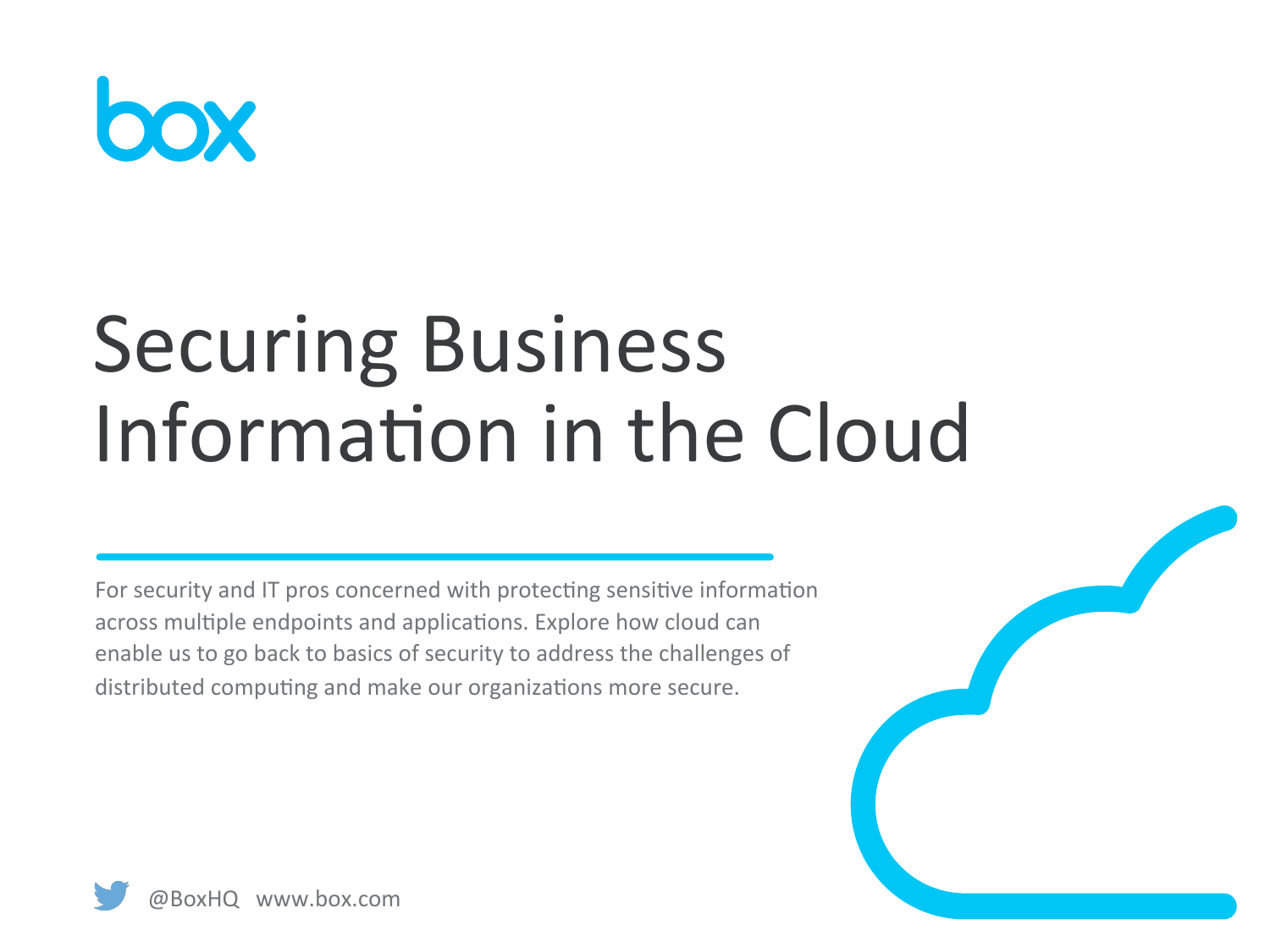# Address the Security Challenges of Distributed Computing

### Since the days of the mainframe, IT has

steadily moved from a centralized computing model to a highly decentralized one. This shift accelerated in the last decade, fueled by mobility, cloud services and service-oriented platforms. This has created immense value for IT and end users, but adapting security controls and tools to a decentralized architecture has proven difficult.

As a result, the modern enterprise is burdened with challenges like insecure devices and communications, content proliferation inside and outside the company, and the constant risks associated with human error.

#### Mainframe Centralized Model



#### Mobile De-Centralized Model

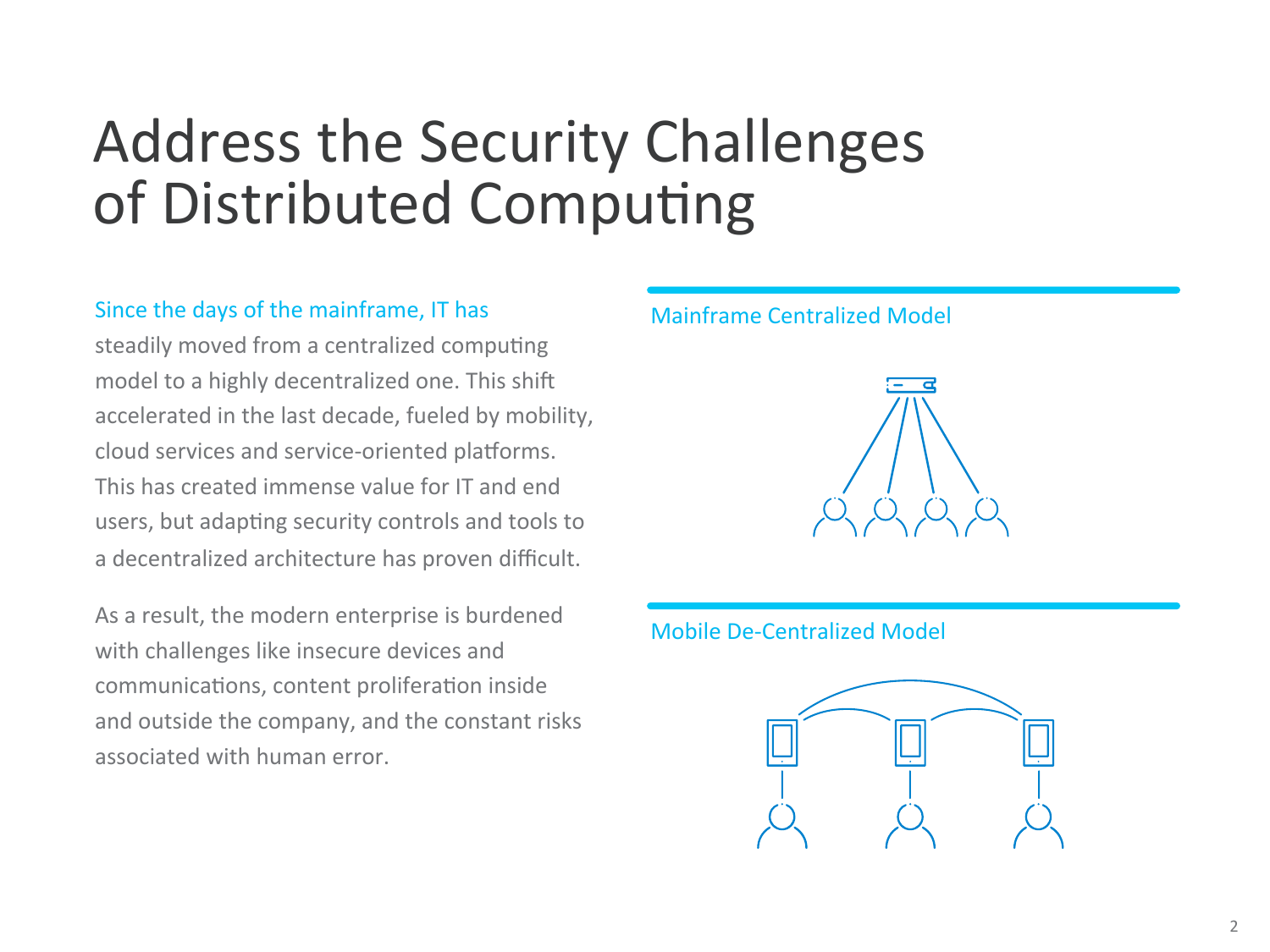# Restoring Centralization, Control and Security



#### However, a new generation

of secure, enterprise cloud services creates the opportunity to mitigate many of these security challenges by centralizing documents onto a single cloud platform.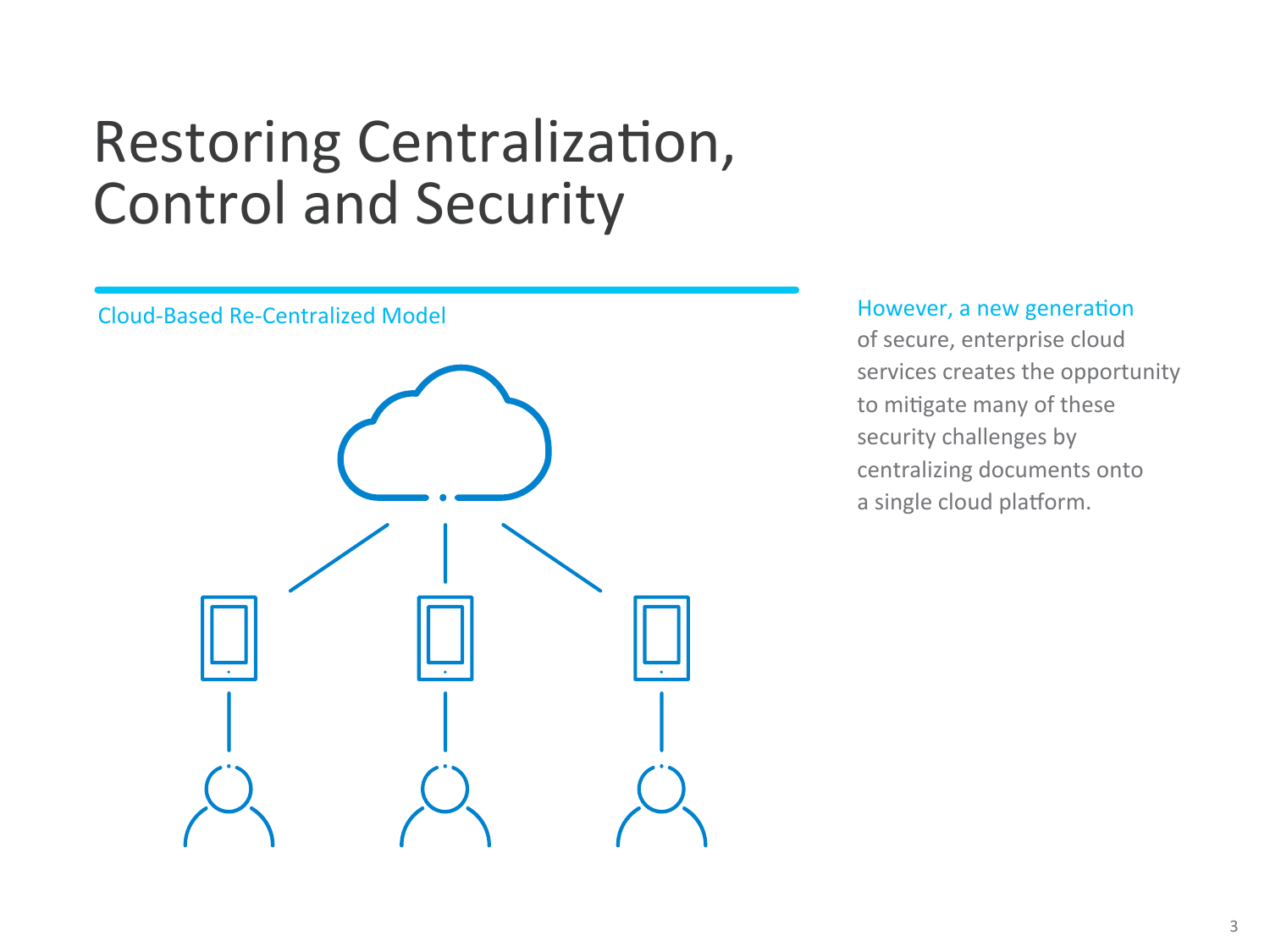### Distributed Computing Security Today's Challenges



**Insecure Devices** 

**Stolen devices** Lost devices **Insecure backups** 



**Insecure** Communication

**Email attachments FTP Mailing CDs / USBs** 



### **Content** Proliferation

**Duplication of files** Use of online apps



### Human Nature

Smart people / dumb actions **Organized crime** State / Corp. espionage

**4.3%** of phones used by or issued to employees are lost or stolen annually.

**McAfee and Ponemon Study** 

**58%** of Sr. managers have sent sensitive information to the wrong person.

**CSO Magazine, Study by Sroz Friedberg**  **19** file sharing services are used on average in a single company.

**Skyhigh Networks, Study of 100 companies**  **54%** of security breaches are due to human error.

**CompTIA, Study 2012**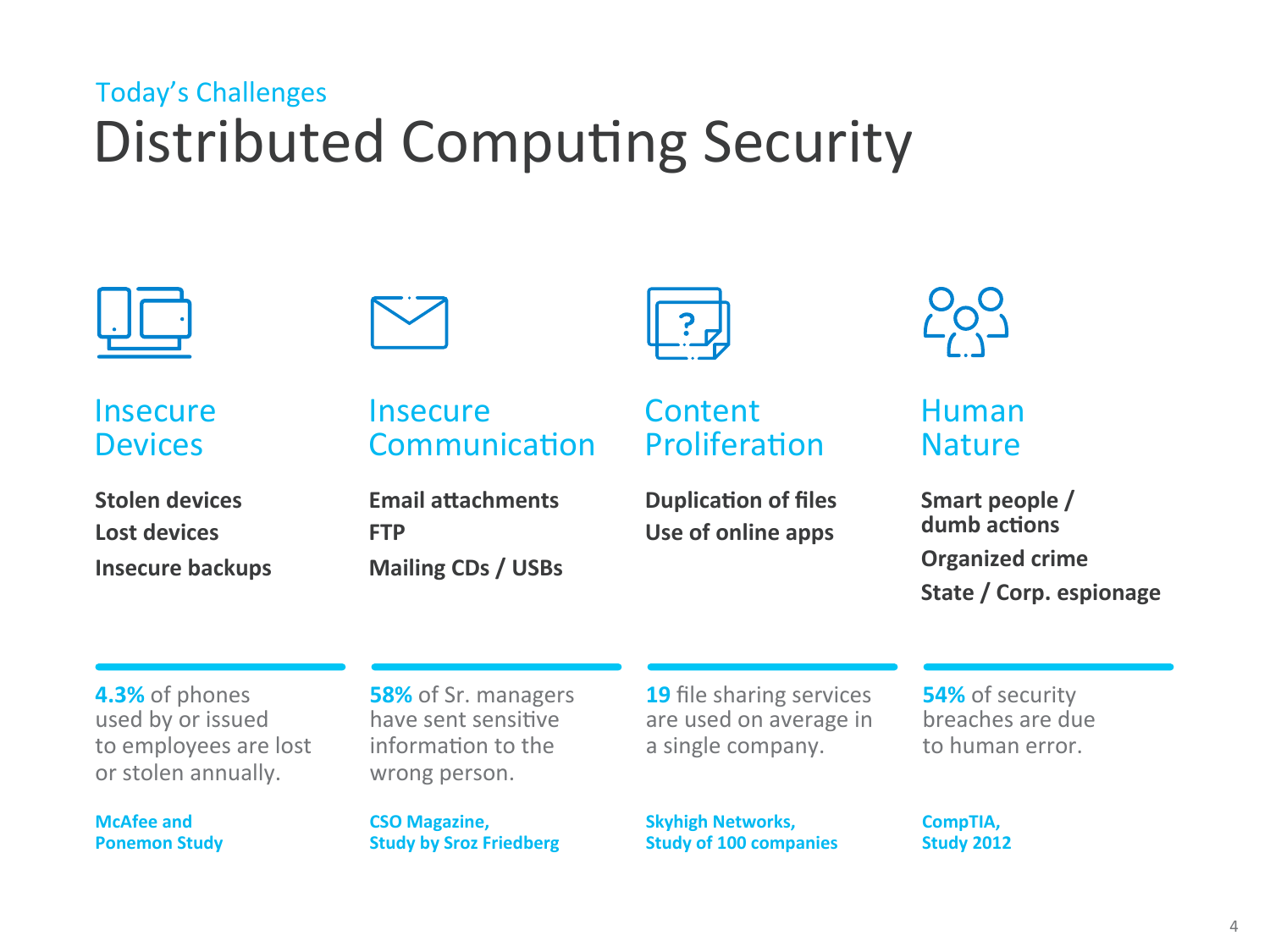# Centralization of Content is Critical to Cloud Security

### Why is centralization in the cloud so critical?

Many organizations associate more risk with putting business information in the cloud. But in actuality, cloud technology (and secure providers of cloud services) can be a safer and more secure choice. And using cloud services to centralize and manage information can significantly boost security and mitigate risk.

To begin with, a smaller, well-managed attack surface is easier to monitor and secure than a highly distributed one. Centralization also makes it easier to manage multiple layers of defense, log every event and implement consistent access controls across endpoints. Even things that are difficult to accomplish today are attainable through centralization. With the proper reporting and control mechanisms, we can find out who has access to any piece of content, control access to content by outside parties and on mobile devices, and achieve full transparency across every event, user and administrative action.







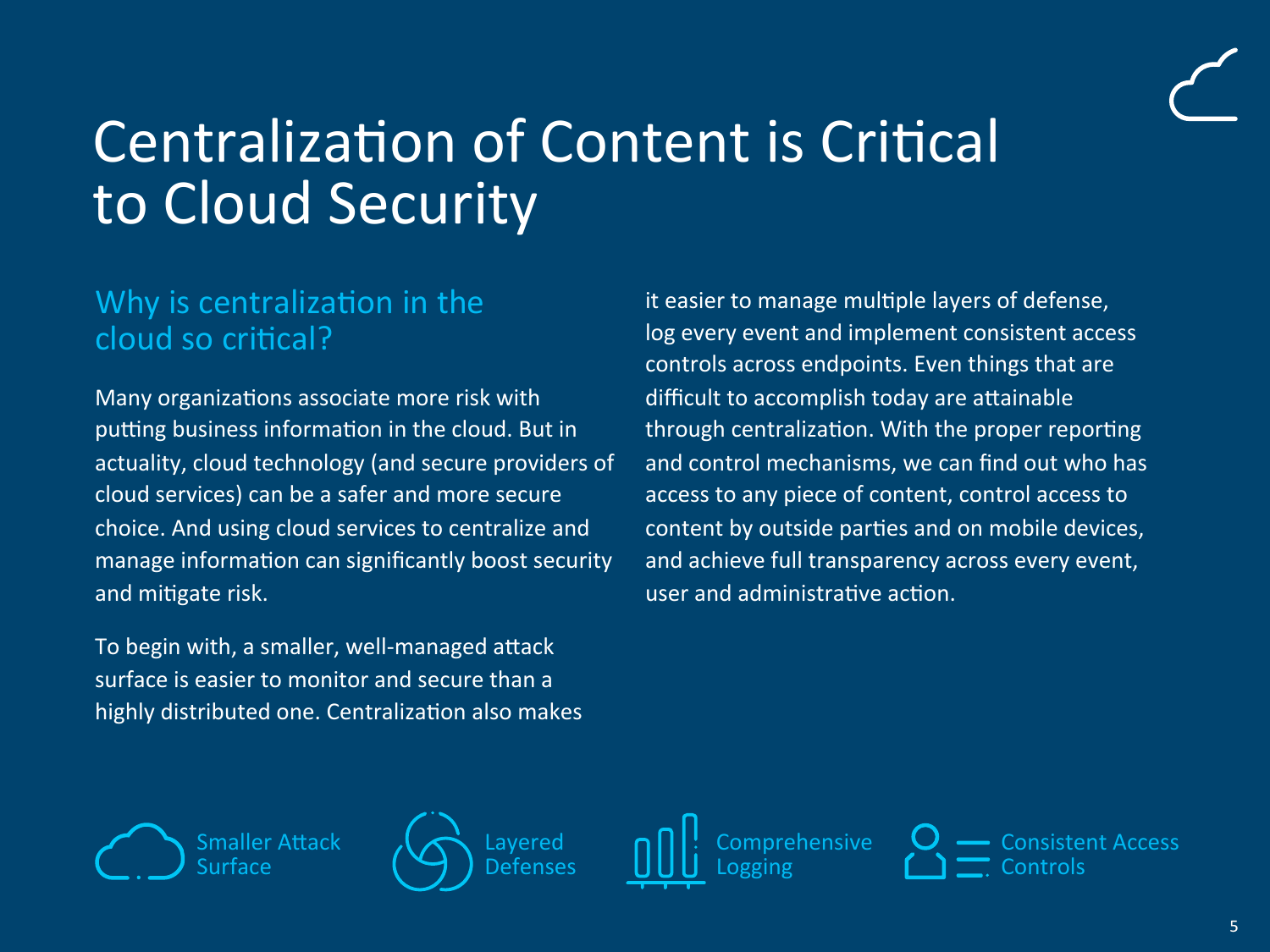Centralization is critical for business processes because it supports the multi-party cross-firewall communications scenarios that are required for the extended enterprise to operate. Because the centralization is occurring, not on the corporate network but on the Internet as SaaS, we can finally apply identity, authentication and authorization beyond the confines of a single organization. As a result we allow for the security of content to align with how the business actually works  $-$  sharing information beyond borders.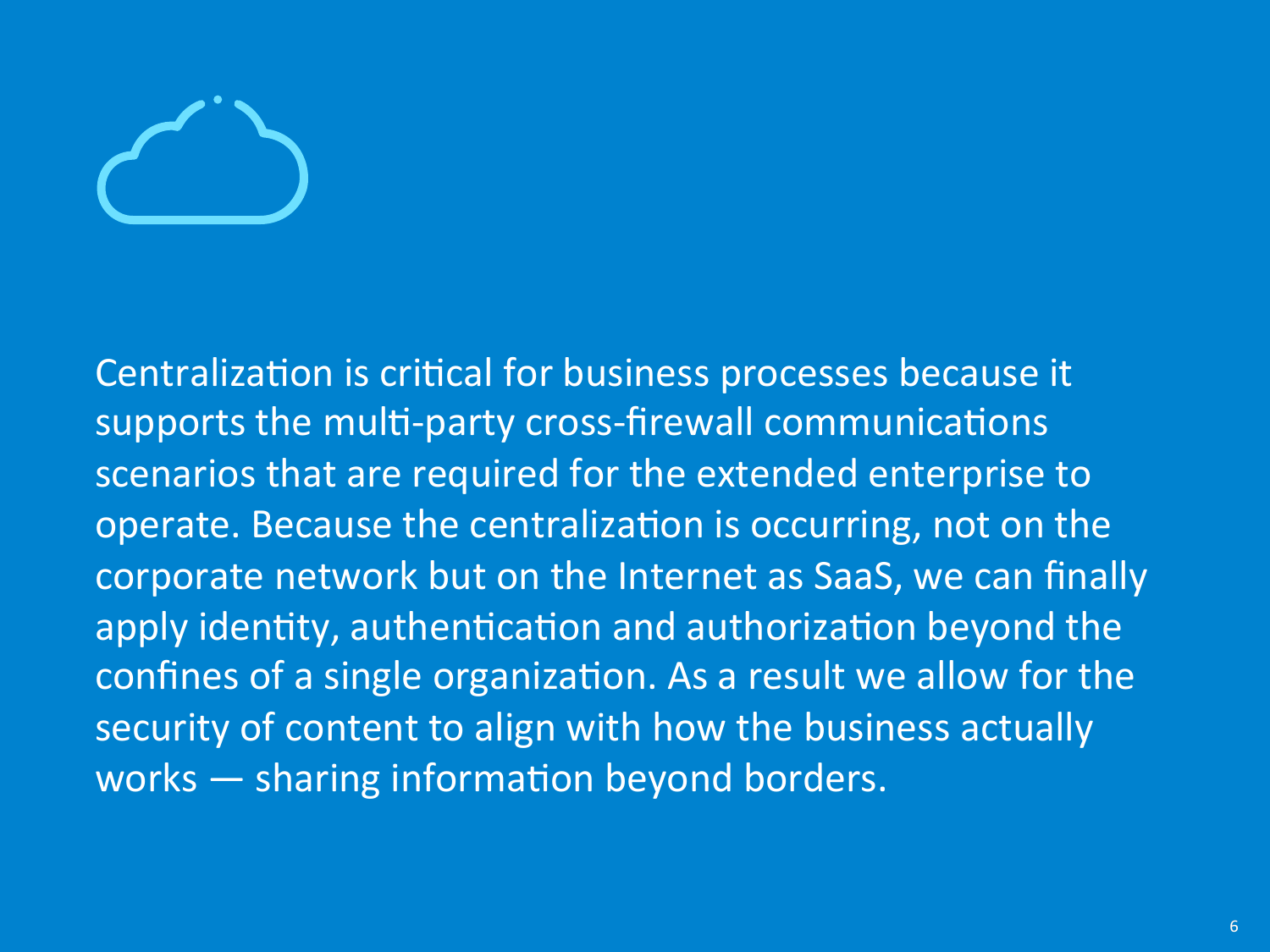# Centralization of Content is Critical to Cloud Security

Moreover, by actively managing a centralized cloud platform, instead of playing defense against a constantly shifting threat landscape we take the offensive with smarter approaches to tackling challenges like:



**Secure business process communications** 



### **Data Loss Prevention (DLP)**



**eDiscovery support** 



**Incident response** 

### **We see an emerging opportunity.**

Secure cloud platforms like Box enable companies to better centralize, control and secure their documents and unstructured data than legacy, onpremise systems have enabled. Let's look at how Box can help you tackle some of the traditionally "unsolvable problems" related to business content.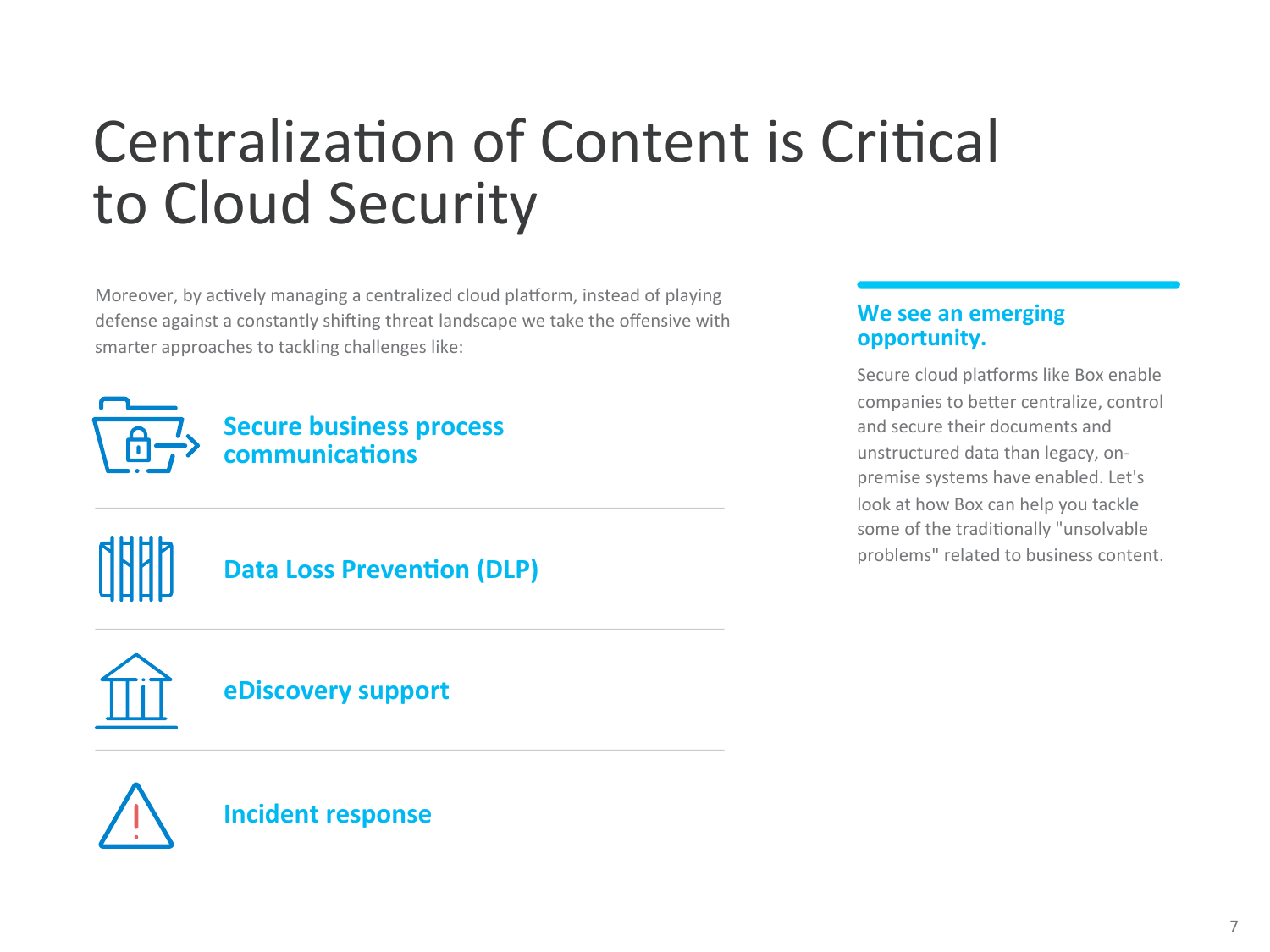### Secure Business Process Communications



Getting work done requires communication with multiple internal and external parties. However, content management systems that meet the needs of many inside-the-firewall scenarios fail at external communication. Before Box, many companies were forced to set up externally hosted instances of on-premise systems in order to collaborate with a supplier or go through the lengthy process of justifying the addition of an outside party to the company's internal applications. Due to the complexity of these solutions, workers resort to other tools such as email and consumer file sharing tools, which offer easy ways to share with anyone and highly useful user interfaces.

<sup>"</sup> *The idea that organizations can increase security by centralizing control of their content in the cloud is far from obvious. But when organizations carefully extend existing controls into a security-conscious cloud service like Box, it may be possible.*  **John Oltsik, Terri McClure Enterprise Strategy Group**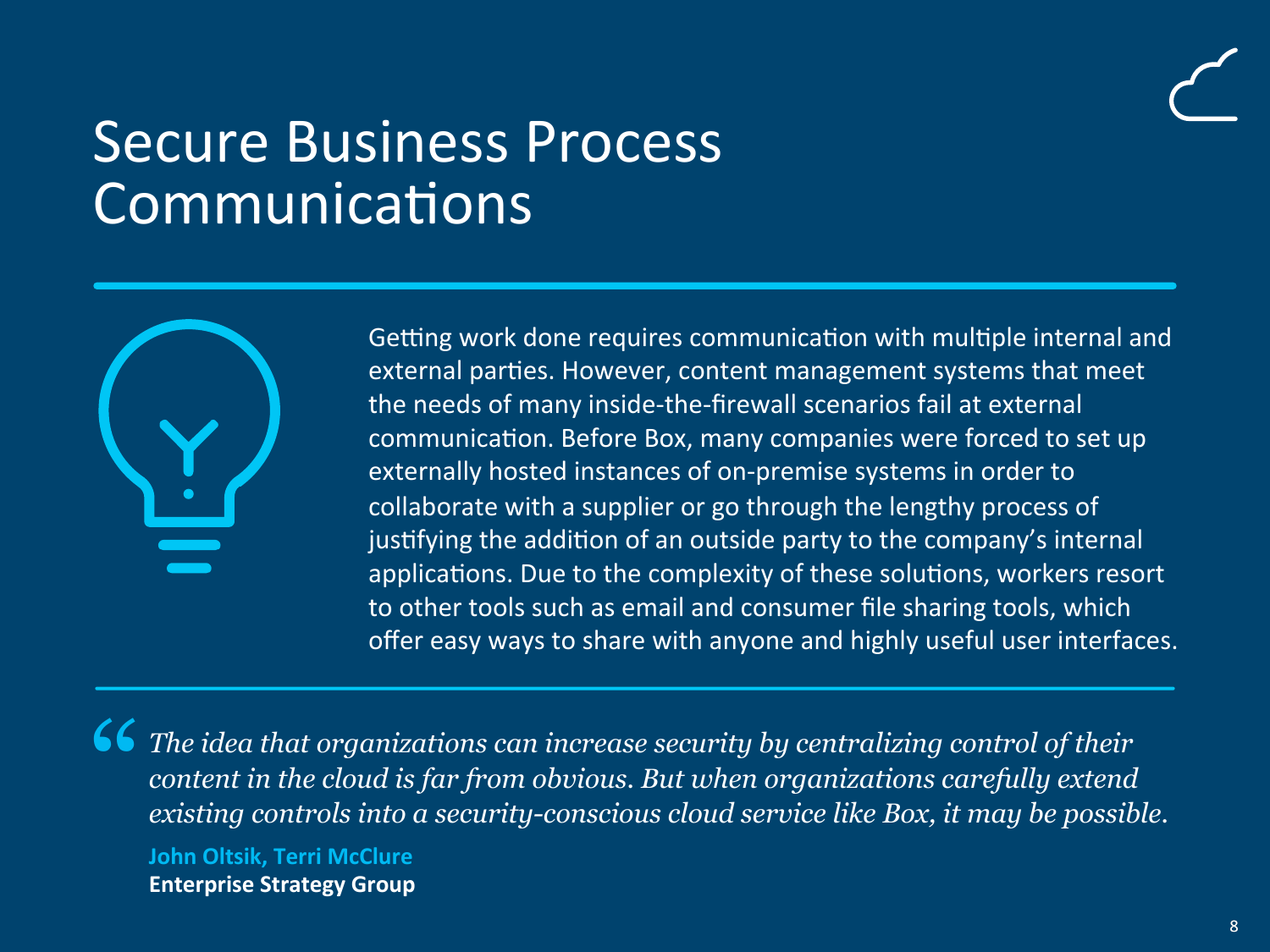## The Problem with **Email Solutions**



#### **Unfortunately, email is insecure.**

Most implementations lack encryption in transit. Once a file is sent, you can't retrieve it. You can't expire access to an attachment. You can't define granular access rights for different recipients. And you can't securely integrate email with business process applications because the bolt-on security solutions for

email do not integrate with common business process applications. Most importantly, email accelerates content sprawl across applications and endpoints, with each app and endpoint storing yet another copy. Enforcing security controls becomes a non-stop game of whack-a-mole.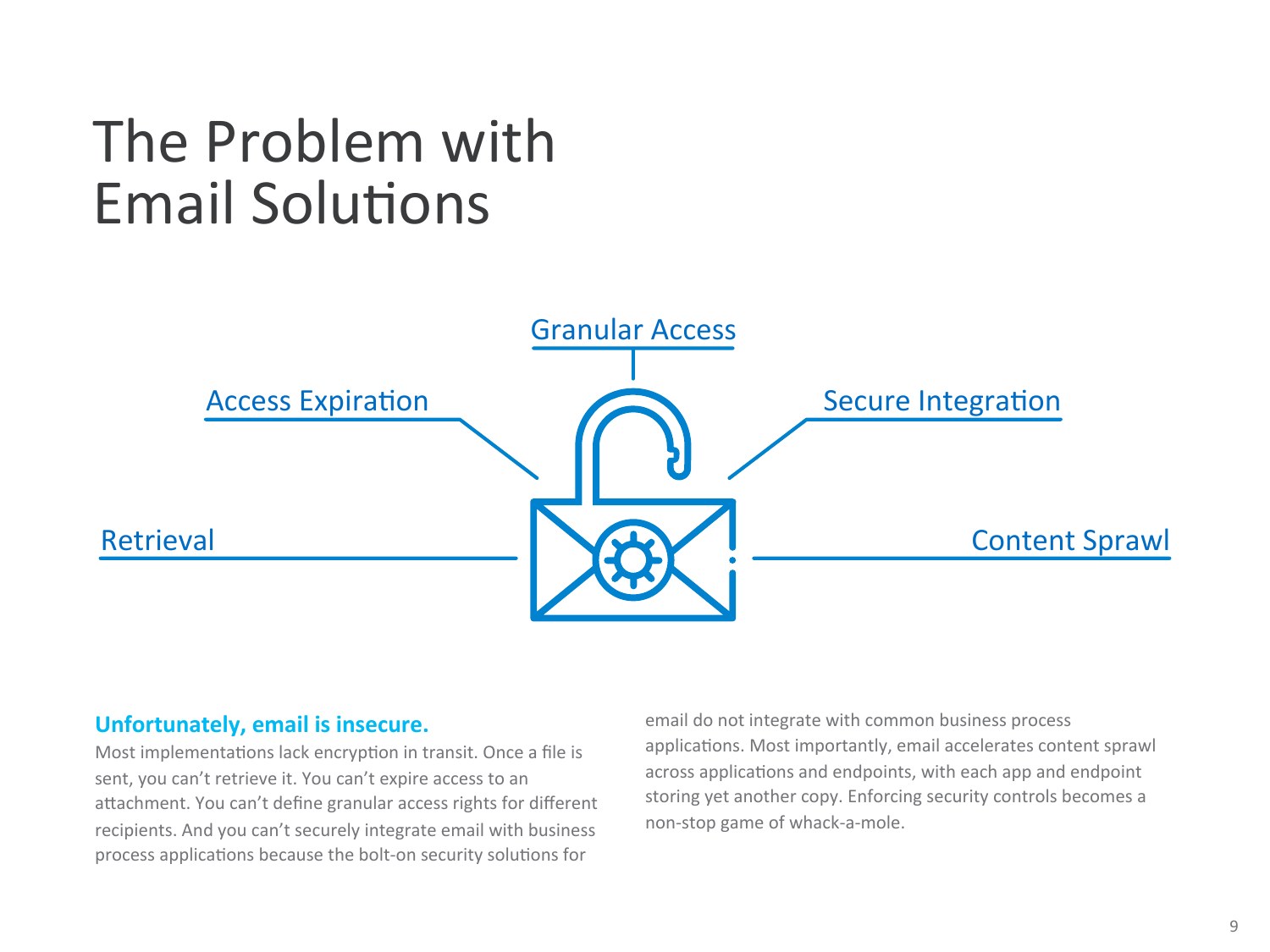# **Insecure File Sharing Tools**



#### **There are 24 cloud file-sharing tools in the average** organization, according to data collected **by Skyhigh Networks.**

Over 54% of the more than 380 different services examined don't support encryption at rest and 15% still don't support encryption in transit. More than 81% also don't support two-factor authentication. And unfortunately, federated identity is still lagging overall with only 15% of cloud providers supporting SAML or OAuth. And some tools have privacy policies that give them ownership of your business data.



### **Even the tools that claim to support business needs** usually lack granular access and sharing controls.

Once you let someone from outside your organization into a folder, they have full rights to everything. These same tools also often fail to preserve file metadata like date and time stamps on upload as well as lack global search capabilities and other functionality required to support a defensible eDiscovery process. Other limitations include lack of mobile controls, integration with common security and IT management tools, and compliance certifications like SOC 1 and ISO 27001.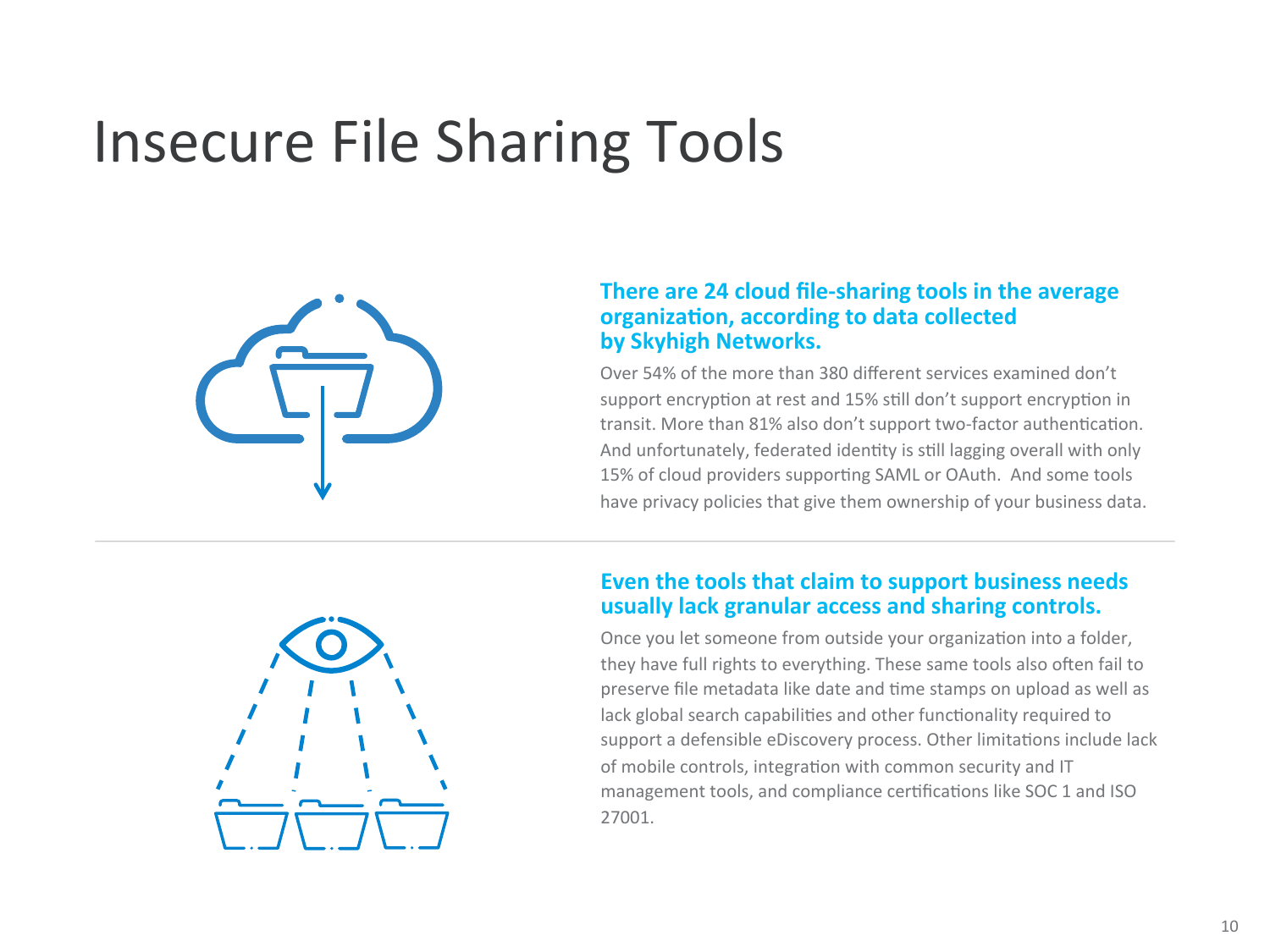# **Insecure File Sharing Tools**



#### **Consumer file sharing tools not only fail to provide the** centralized administration and visibility you require,

but they also increase the risk of attacks against your organization and intellectual property. Most firms are aware of the most popular offenders and often block the well-known names. The problem is that new players are constantly popping up. We can keep trying to patch the leak, or we can deal with the root of the problem by offering the endusers a secure, easy-to-use alternative that also provides the centralized control that IT and security teams need to their jobs.



### **What if we could stop using insecure consumer tools to exchange sensitive files,**

and stop using email as a document management system for attachments? We can remove sensitive IP from insecure channels, reduce risks associated with PST files and consumer-focused cloud repositories, and drive security controls into communications.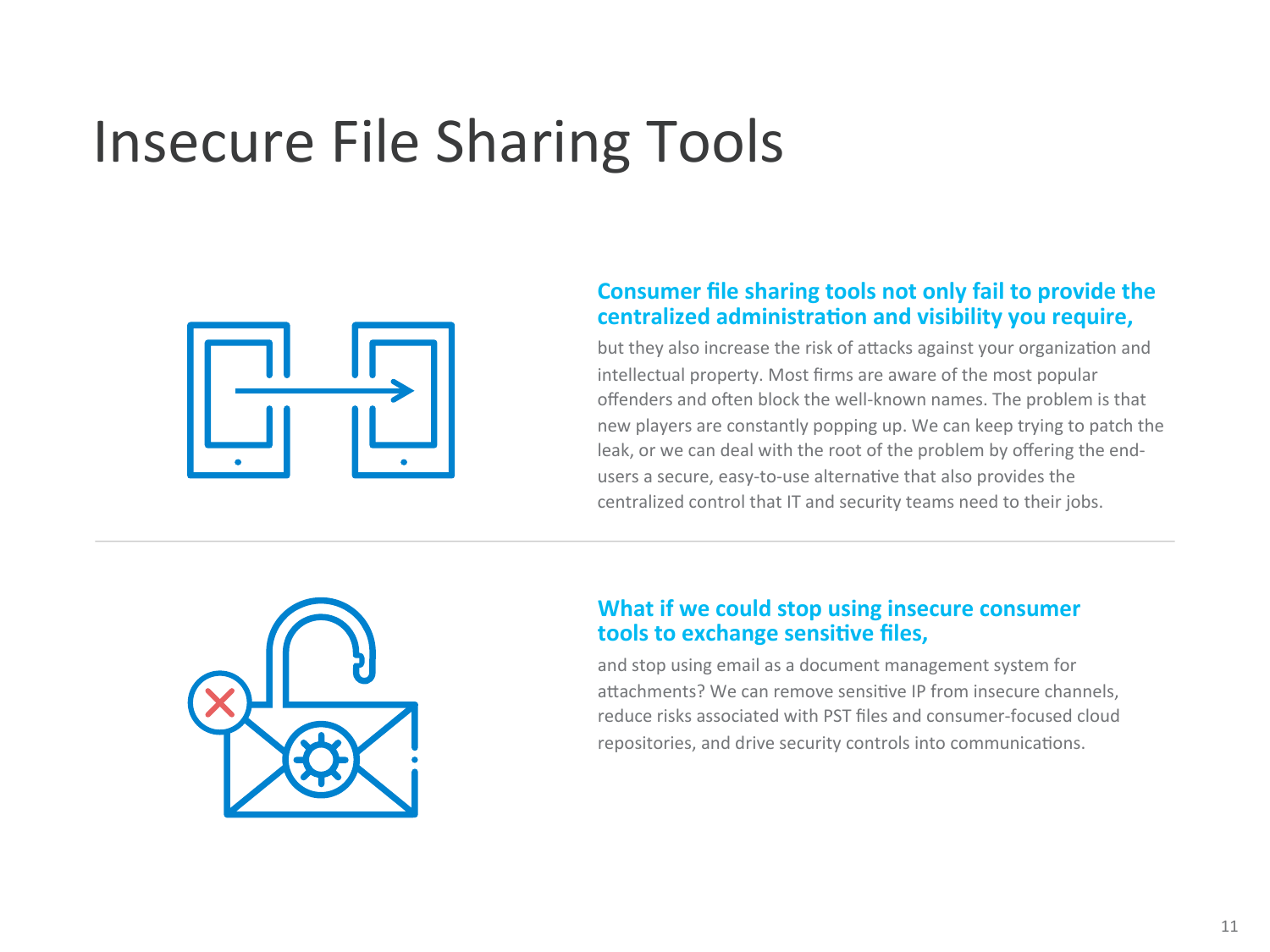## **Creating Secure Business Process** Communications

### Centralizing content and collaboration in the cloud can:



### **Assure encryption at rest** and in transit.

Box supports 256 bit AES at rest. In transit. Box supports TLS 1.0 through 1.2 for the web application and API. We use 2048-bit public keys in our certificates, and support only highstrength symmetric ciphers. 



### **Monitor. revoke and expire access.**

Comprehensive audit trails show who accessed each file, when and whether they've viewed, downloaded, or updated a document. With a secure link, you can add a password, set an expiration date, and revoke access at any time.



### **Define granular**  access rights.

You can invite partners to collaborate inside a folder and chose from 7 different access rights - from upload only, to view only, to full folder control With secure links, pick from 10 options by determining the audience and their access rights.



### **Extend your security policies** to outside parties.

You can't dictate email password policies of your business partners, but you can require compliance with your Box policies and acceptance of your terms of use.



### **Integrate content into business process** applications.

Box Embed creates a secure view onto Box content inside other applications like Netsuite, Jive, and Salesforce, and DocuSign. This eliminates content sprawl and provides one secure place to manage confidentiality and integrity of your business information.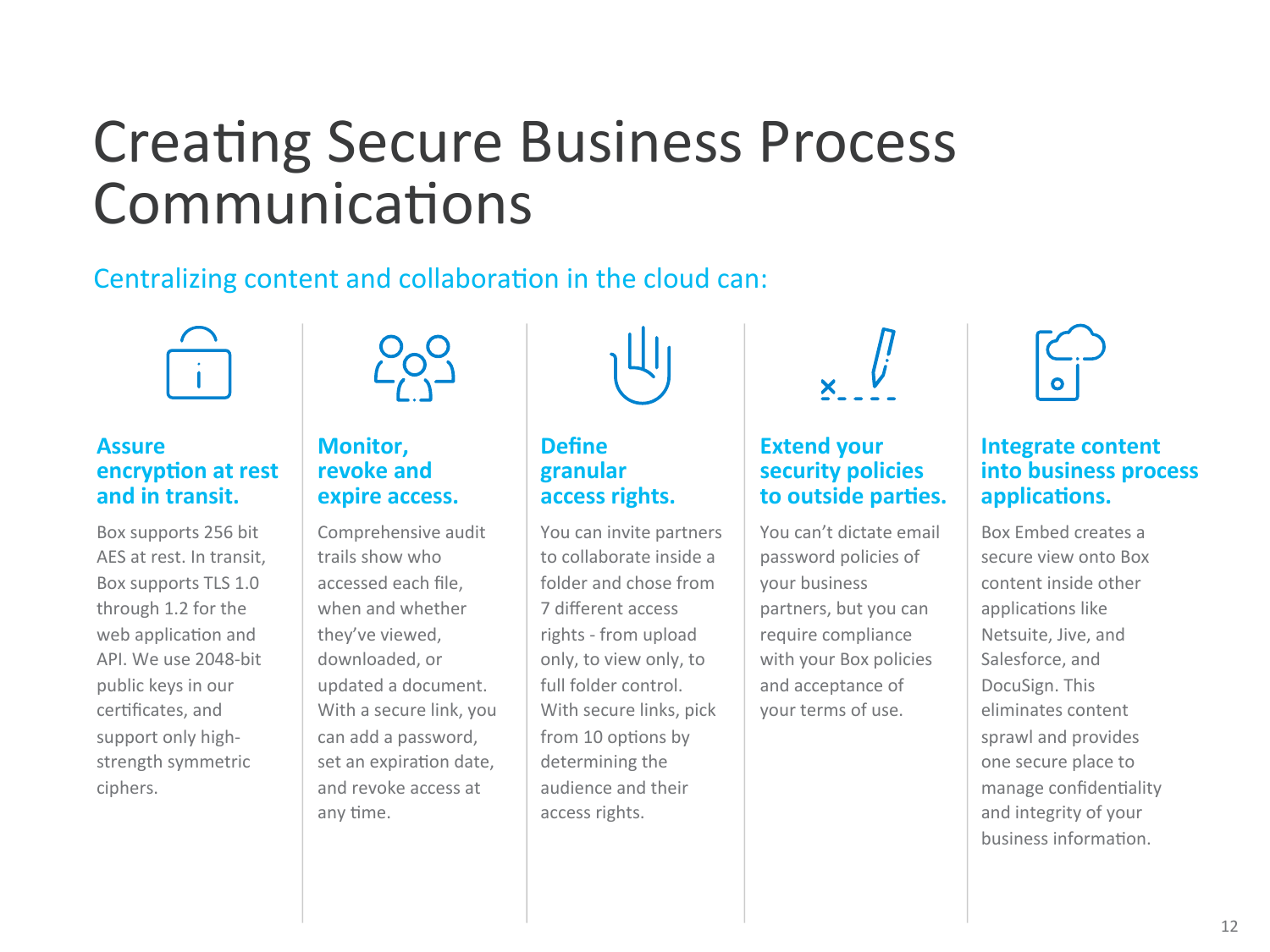### Box vs. Consumer Solutions

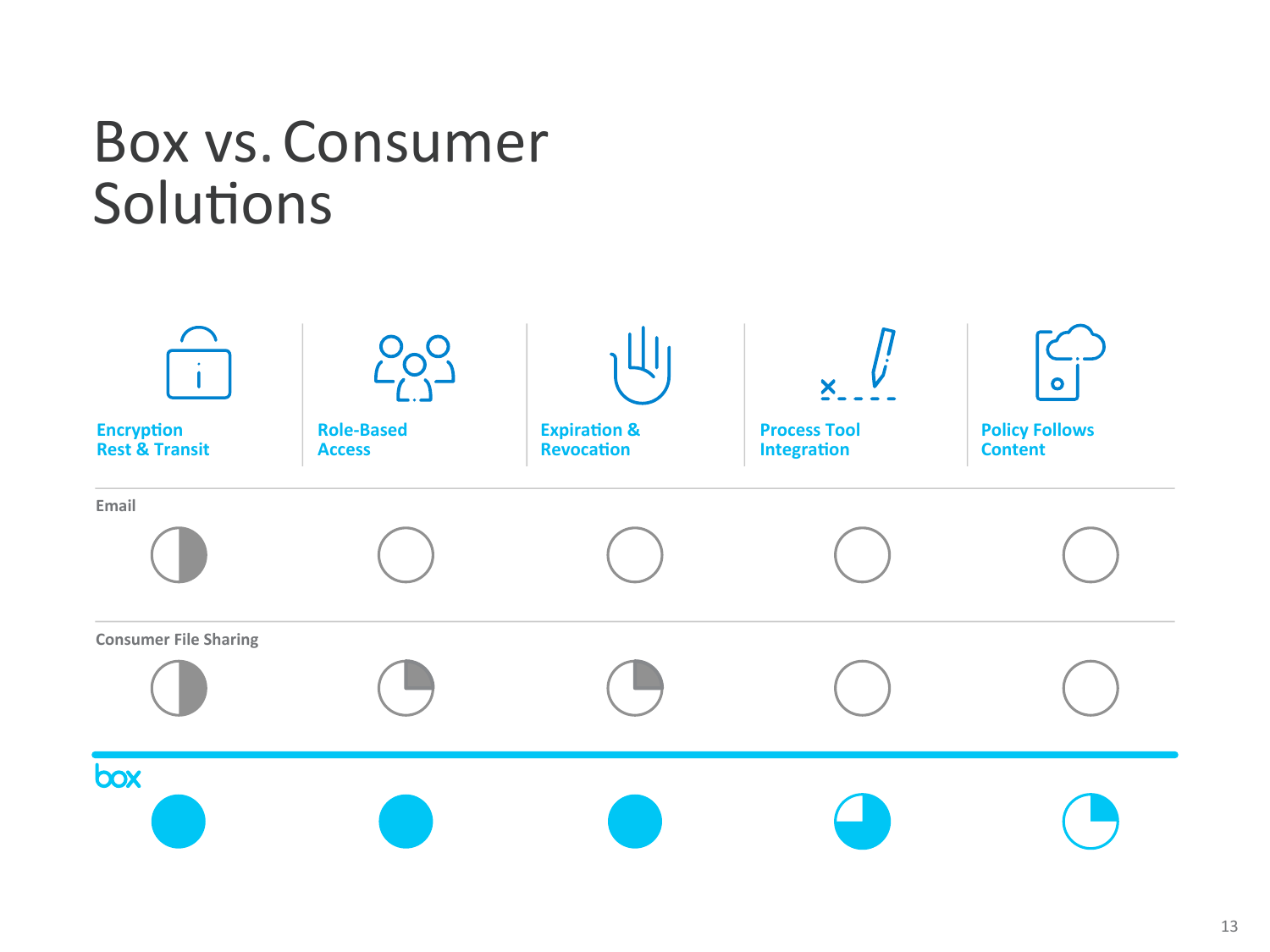### Data Loss Prevention

### Data loss in a distributed environment is a complex and expensive problem.

With the average cost of data breaches reaching as high as \$5 million, we need to consider different approaches. Centralization in the cloud can help alleviate the three main reasons for data loss: good people doing bad things, device loss or theft and attacks by malicious actors.

<sup>"</sup> *Box has mitigated the risk of having the company's Intellectual Property in many cloud services without appropriate security controls. Box has blazed the trail on how to handle desktop documents in the cloud securely."* 

> **Doug Harr CIO, Splunk**



Pople **Doing Bad Things** 



Device Loss or Theft



**Malicious** Actors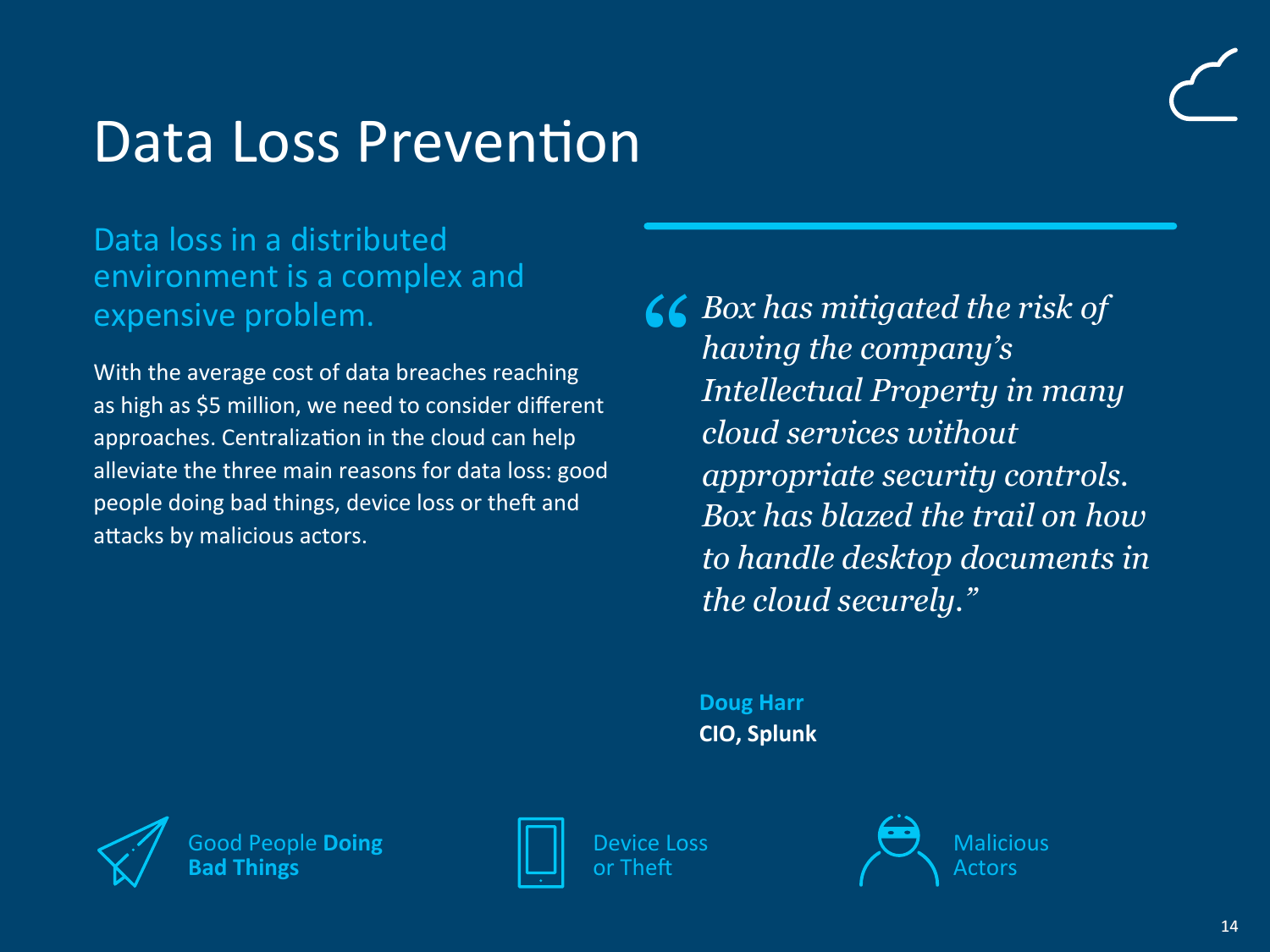# Good People Doing Bad Things

### **Revoke Access of Unintended Recipients.**

Prevent breaches before they happen. A mistyped email address is a common reason for a breach, but it doesn't have to be. With Box you can remove the shared link and see whether anyone accessed the file.





#### **Address Root Cause of Bad Behavior.**

Poor usability (e.g. complex products, file size limits, slow VPN connections) of enterprise-sanctioned products is the root cause of reliance on personal email, USB sticks and consumer file-sharing services. These are often used to take files home from work or to collaborate externally. Box overcomes these issues by providing an enterprise-grade service with a consumer-quality UI and ubiquitous access to the work files.

#### **Prevent Accidental Leaks of Sensitive Data.**

Box Content Security Policies can detect and quarantine files containing SSN #, Credit Card and specific terms. Additional data loss prevention capabilities, including industryspecific and international templates, are available via integration with Skyhigh Networks, CipherCloud, and CodeGreen Networks. Through these integrations you can connect Box with DLP solutions from companies like Symantec and other vendors that support the ICAP protocol.

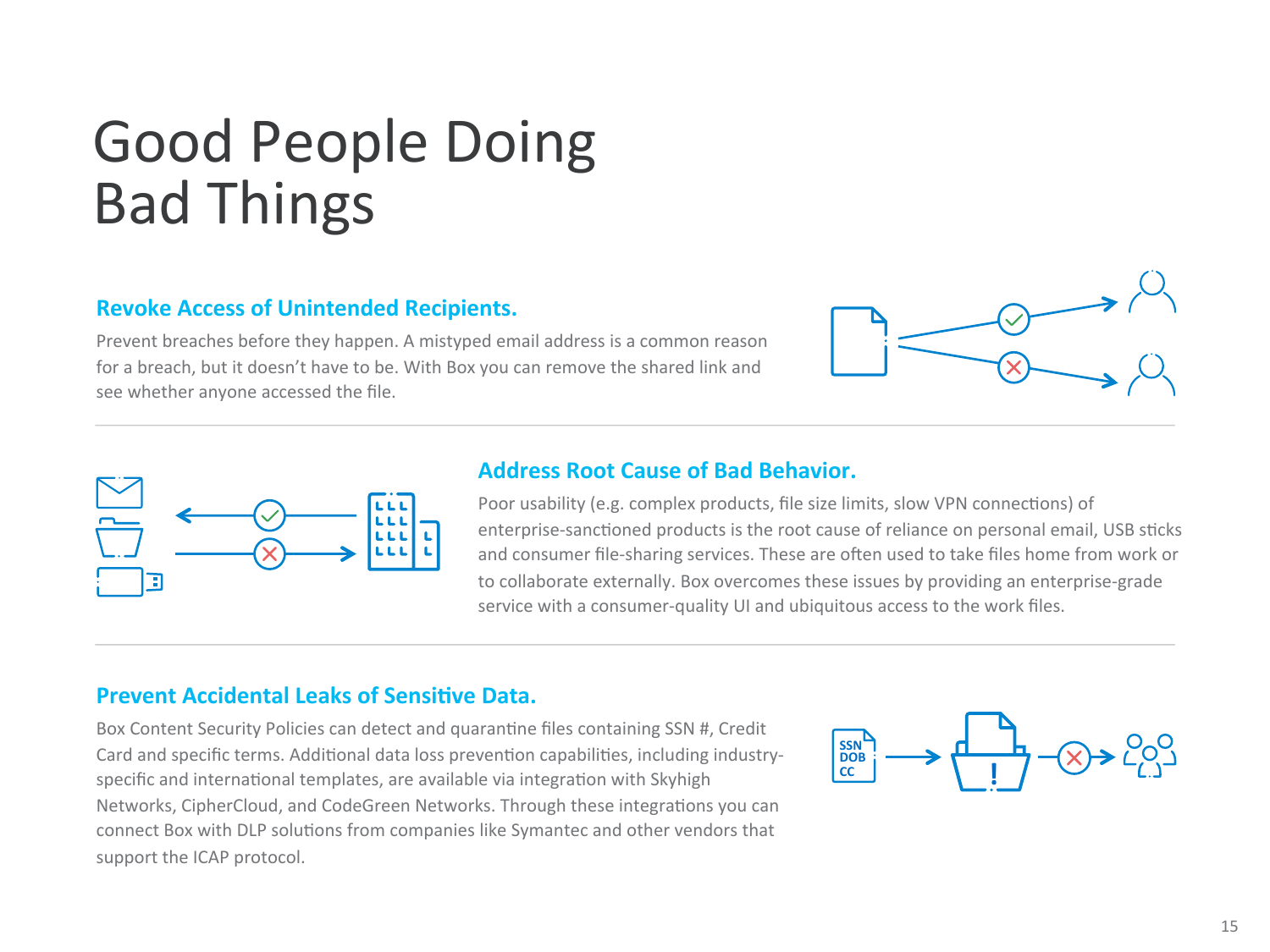# Device Loss and Theft

Here is a common scenario: An employee leaves their device in a cab or at an airport. IT now has a problem because the employee doesn't know what data was sitting on the device. Should they issue a breach notice? Can they wipe the device? Moreover, significant work products and valuable IP can be irrecoverably lost if they weren't backed up.

### **Take informed action.**

Because the content is centralized in the cloud, you can use our Content Manager tools to find out exactly what files were accessible to the user and determine whether breach notices are necessary. 

### Work doesn't stop, data isn't lost.

Your employees shouldn't have to stop being productive due to a lost or misplaced device. Because content is centralized, employees can access an important presentation on another device. Another benefit is the ability to quickly sync files to a new device and recover an employees documents.

### **Protect data on a lost device.**

Box allows you to enforce a pin code to access the mobile application, turn off offline access and remotely log out users. Additional controls like enforced device encryption and remote wipe are available through our pre-integrated MDM partners.

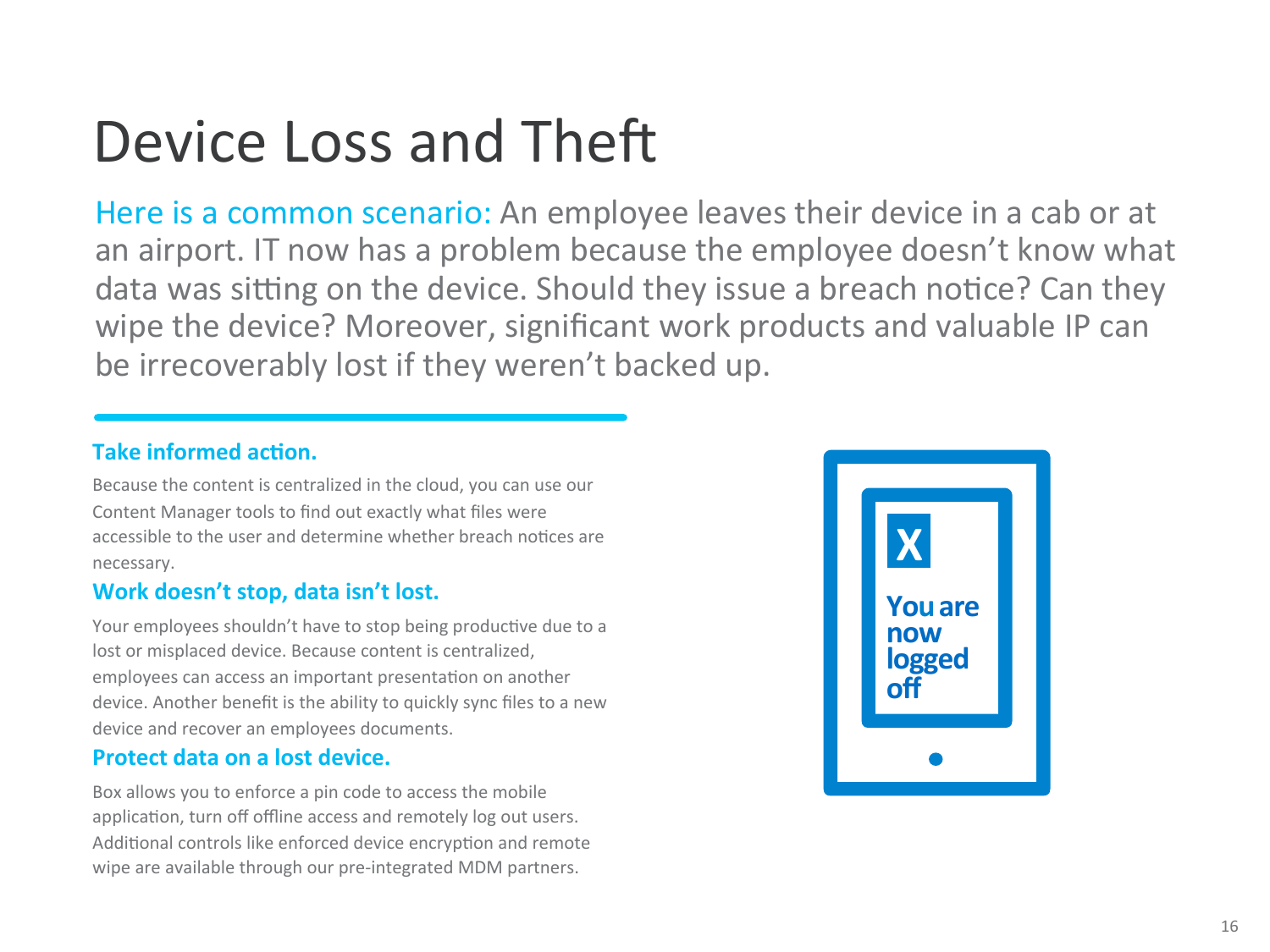### Malicious Actors





#### **Recover important files.**

Some organizations experience disruptive attacks like CryptoLocker. This is a particularly nasty type of ransomware that locks all of your files with high-grade encryption and demands a ransom for the decryption keys. Because Box creates a new version of the file each time it is saved, the CryptoLocker attack simply creates another version without affecting all previous versions. Box customers can do a quick restore by deleting the affected version and reverting back to their last good version, without losing data. File versioning also provides recovery in case of malicious insiders or accidental overwrites.

#### **Protect your data against some types of APTs.**

A common approach for APT (Advanced Persistent Threat) attacks is to use a spear phishing campaign to compromise an endpoint, get access to PST files and other sensitive information on the device and then exfiltrate the data. You can reduce risks and eliminate attachments, by quickly sending shared links via our email client and desktop integrations. For further protection, prevent downloads of specific files or folders, forcing users to view files online. Box is not a solution to all APT attacks on its own and should be used in combination with other security tools, but Box can reduce risks associated with highly sensitive data commonly stored on endpoints.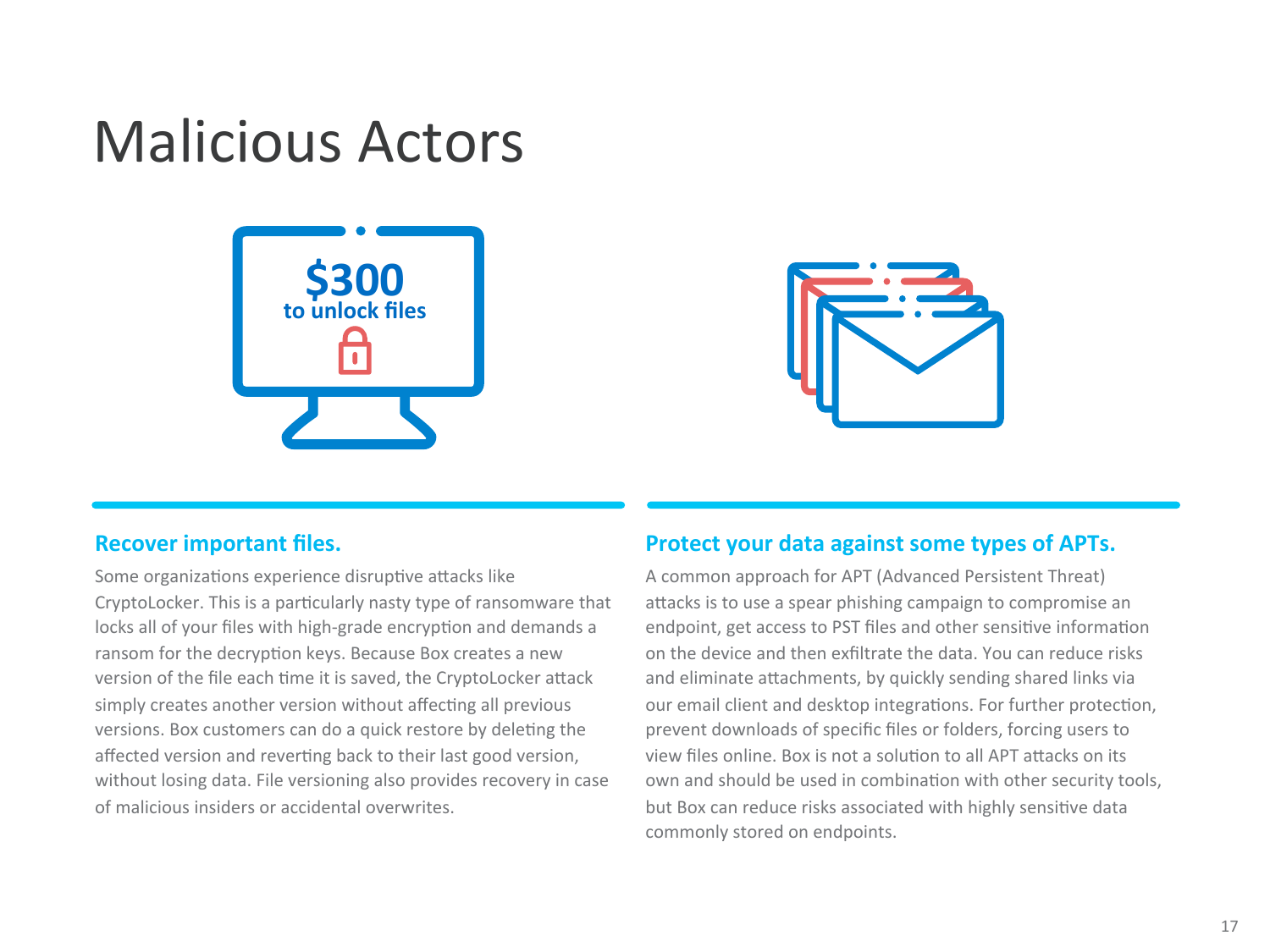### Malicious Actors





#### **Defend against compromised credentials.**

Stolen credentials are another common method for sophisticated attackers to obtain your intellectual property. Unfortunately, most enterprises still don't use 2FA (two-factor authentication). Box offers native 2FA capabilities and allows you to enforce these. We also partner with SSO providers like Okta, Ping and others who offer 2FA solutions like time-based passwords generated by a smartphone app to reduce risks associated with compromised credentials.

#### **Protect against insider threat.**

Box includes alerts of unusual download activity specific to your organization and alerts of folder collaborators with domains on watch lists. Full activity logging captures all actions of users and administrators. In addition, security reports capture every security settings change, who made it and when. By integrating Box logs into your SIEM system or MSSP, you can get complete visibility and alerts of suspicious activity around your content.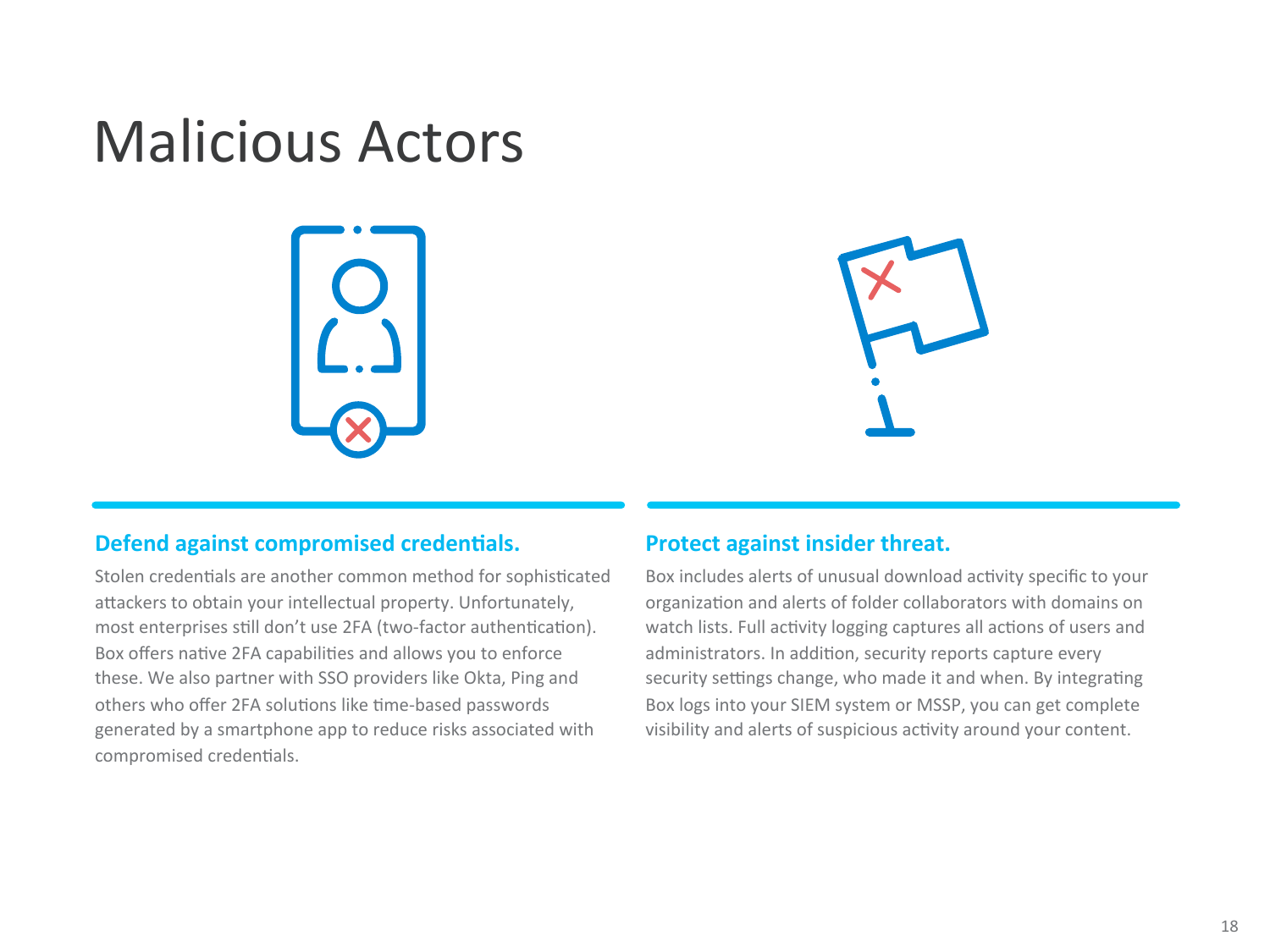### eDiscovery Support

### eDiscovery requests happen to every organization.

As the volume of ESI (electronically stored information) continues to grow, so is the frequency and cost of eDiscovery. Box provides a secure, auditable repository that can be integrated into a defensible eDiscovery process. With centralization in the cloud you can simplify the identification, preservation and collection steps to reduce costs and shorten time to resolution.

A recent study of preservation costs by a University of Chicago Law School professor found that collaboration tools have fewer incidences of "preservation-related problems" than email and hard drives and that this difference is statistically significant.<sup>1</sup> The average expenditure can reach \$1.8MM in 2012 and involve about 30 GB of data per matter on average.<sup>2</sup>

" *Among data types, email and hard drives are the most common source of preservation difficulties for companies of all sizes." <sup>1</sup>*

#### 1. Source:

http://www.ediscoverylaw.com/files/2014/02/Hubbard-Preservation Costs Survey Summary of Findings.pdf

2. Source: Institute for Civil Justice, A Rand Law, Business, and Regulation Institute, 2012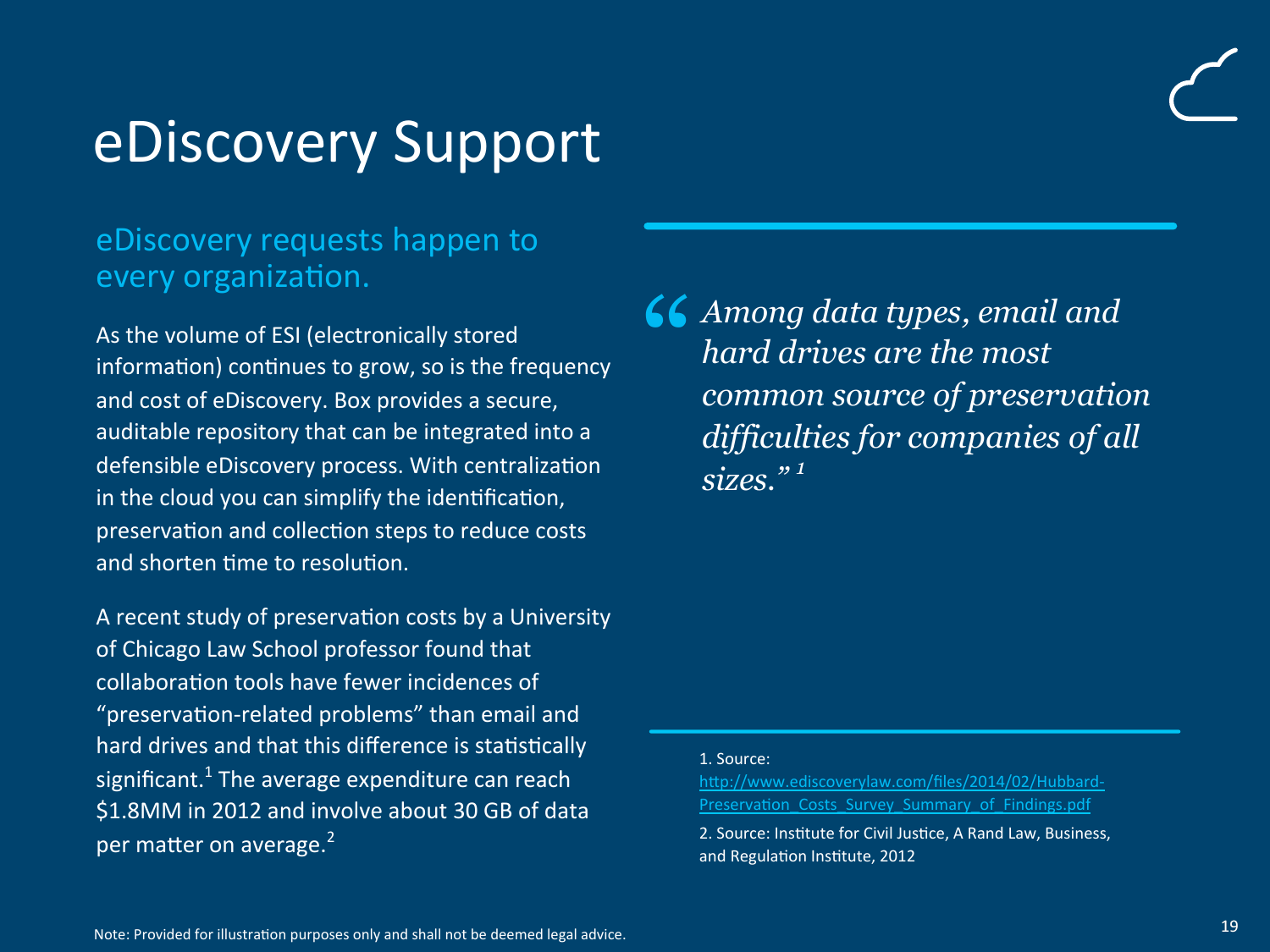## How Box Helps Your eDiscovery Efforts

#### **Identification.**

Instead of searching hard drives and multiple file servers, Box allows you to search across all Box content owned by your custodians using various combinations of filters. Unlike other cloud services, Box preserves file metadata on upload and also provides access to comprehensive audit reports so you know who created, edited, downloaded or viewed a particular piece of content and when.





#### **Preservation.**

With Box, you can turn off deletion of content to preclude custodians from destroying relevant information. You can also capture every notification email sent by Box with our Compliance Email Archive. This gives you a contextual audit trail of comments, notifications, and action items that were shared via email notifications.

### **Collection.**

Instead of copying hard drives, you can export a user's entire file tree with up to 50 levels; the user doesn't even have to be in the office. Or you can export all content of a specific folder. In addition, the pre-built integration with EnCase eDiscovery from Guidance Software provides a powerful set of tools to identify, preserve and collect ESI stored in Box. This is especially helpful for customers who manage multiple matters that involve data stored in Box.

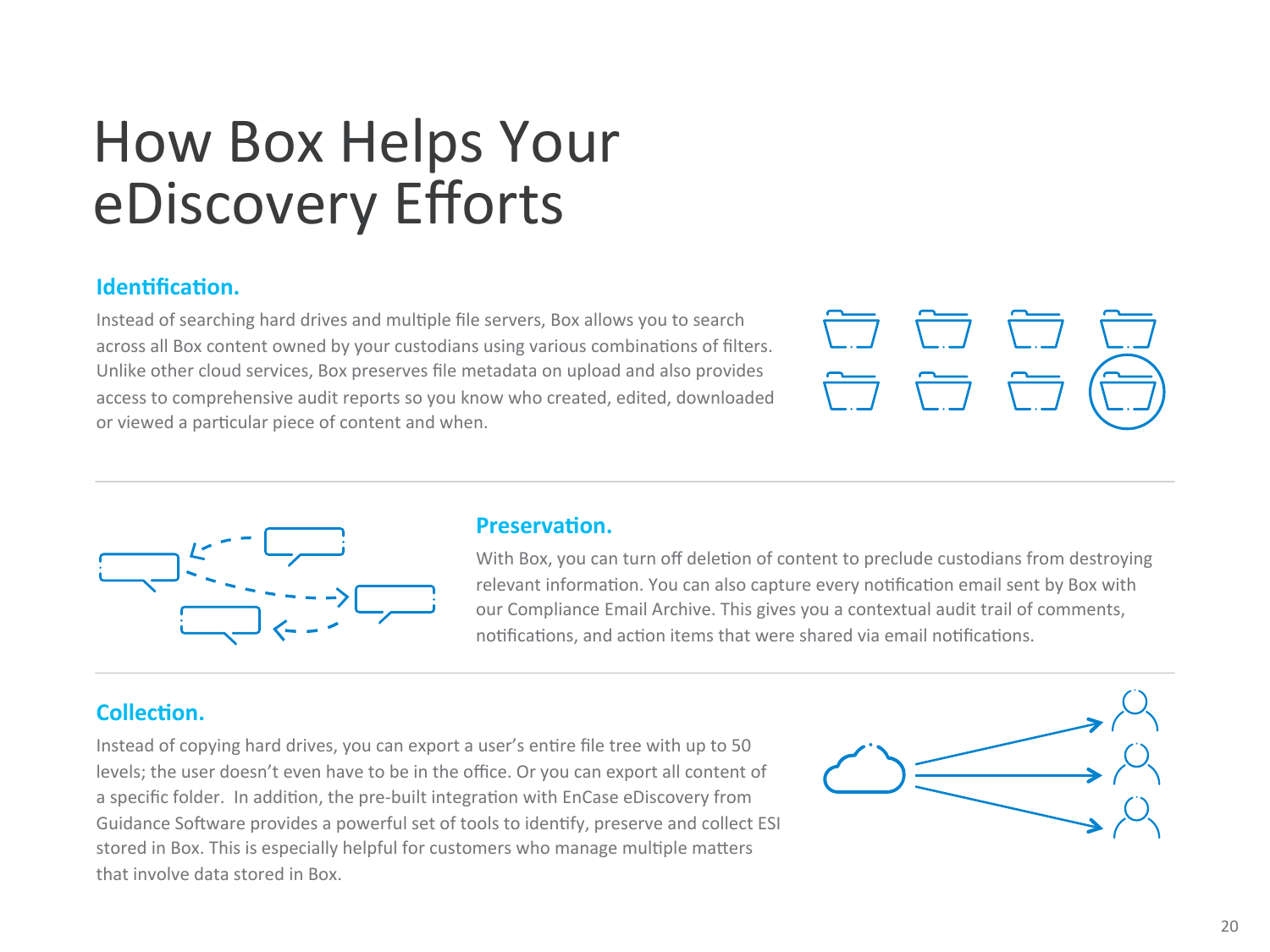# Where Box Helps eDiscovery

**Electronic Discovery Reference Model:** 

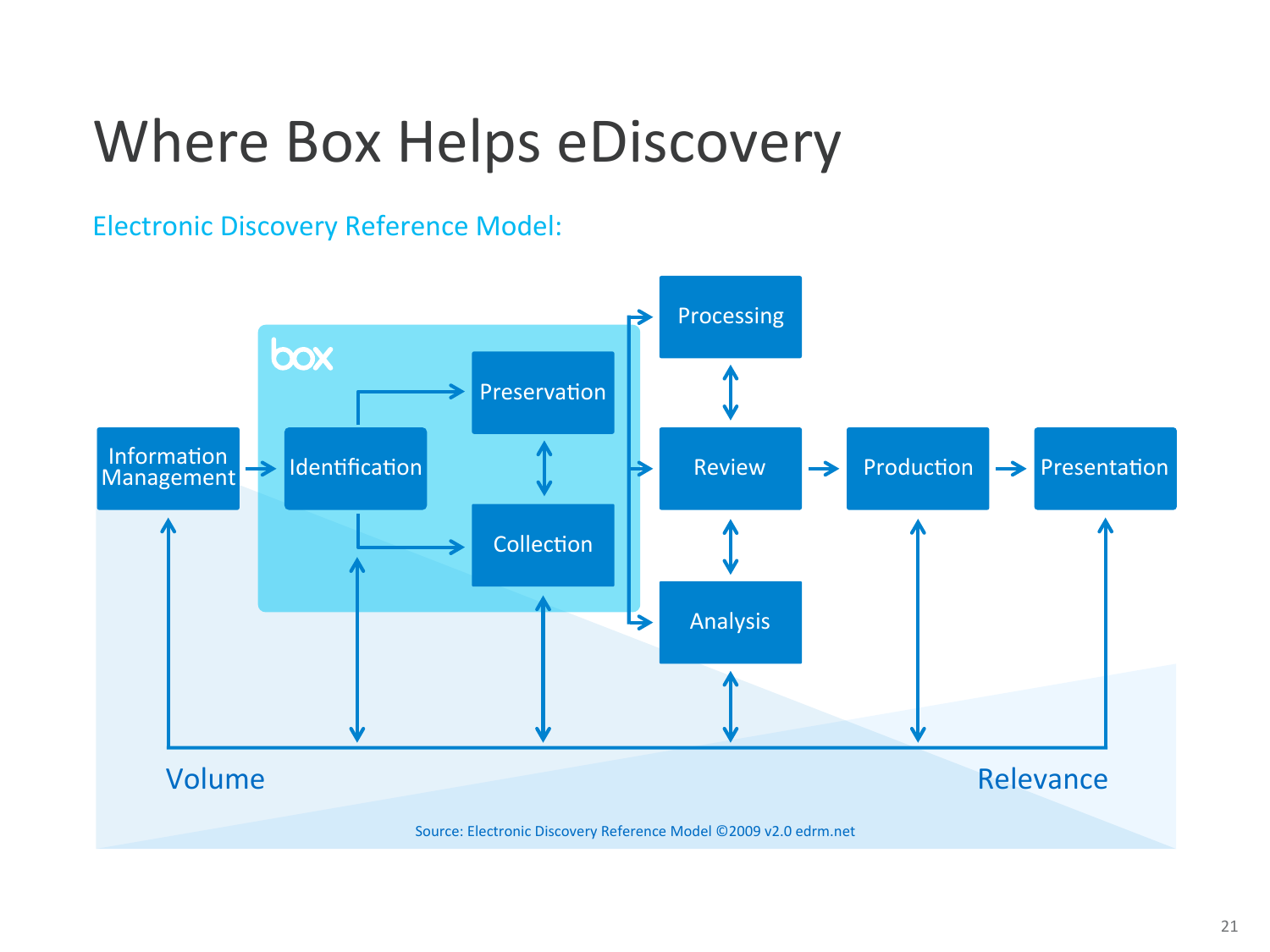# Untether Your eDiscovery

You can also mitigate challenges that are difficult to address with on-premise solutions:





#### **Overcome privacy & technical challenges of BYOD.**

How do you find files on a mobile device that belongs to an employee? Because Box has mobile applications for all major platforms and syncs the data to the cloud, you don't need access to the device to view and search the files. You also avoid concerns of violating employee privacy because you search only those files that reside inside the corporate Box application.

#### Leverage outside resources for discovery.

With Box, you can grant your outside counsel access to search for relevant ESI or create read-only copies of specific ESI for them to review. Either way, you're taking the workload off your legal team that is usually not staffed for handling large requests and transferring it to an outside party that can be located in a lower cost region.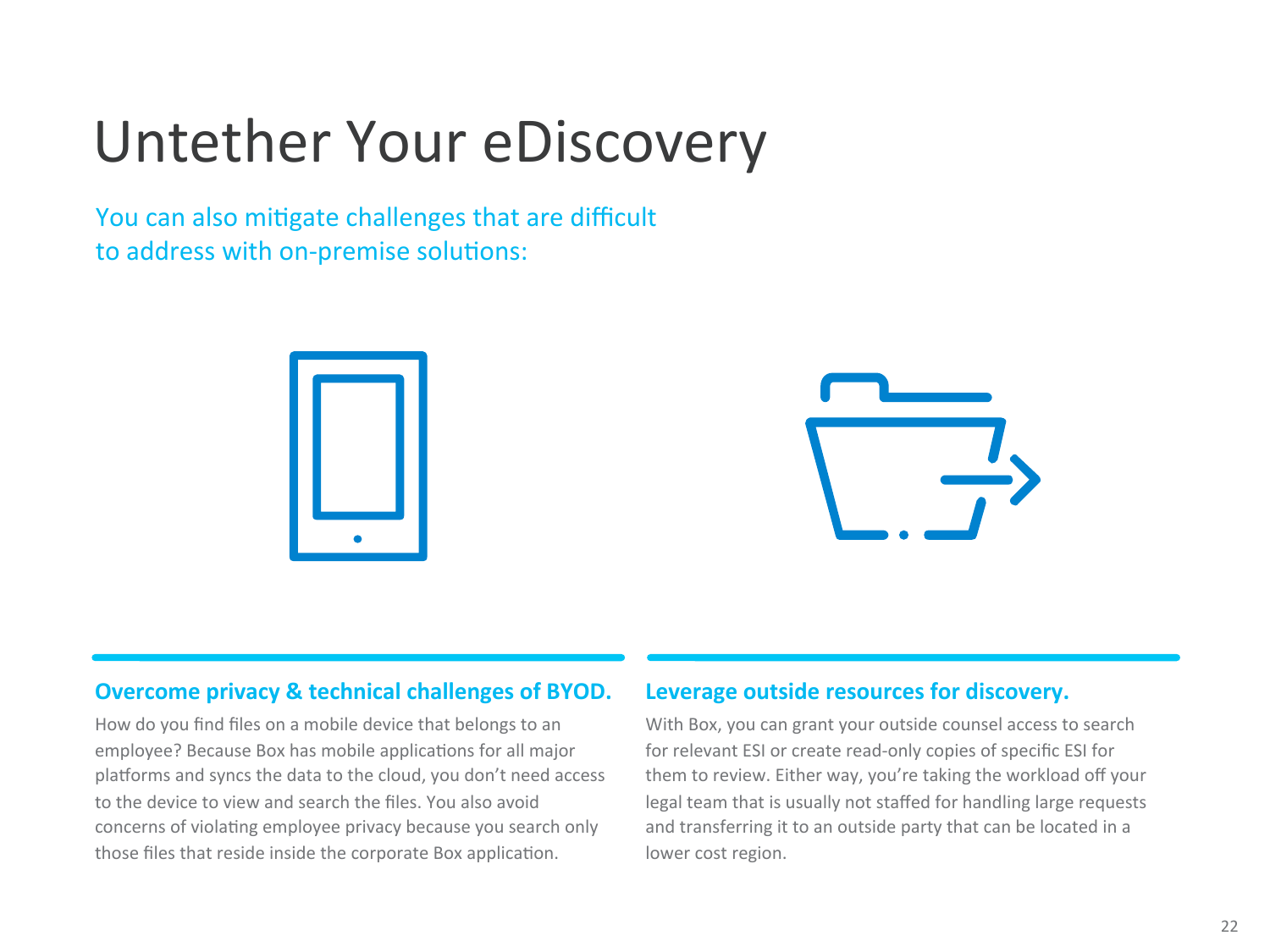### Data Centralization: The Key to eDiscovery

### **By enabling you to manage and centralize** content in the cloud,

Box simplifies eDiscovery request responses while reducing the impact on your employees, IT, and legal teams. To further assist customers, the Box Consulting team has developed a service to advise customers on Box configuration and implementation options to support eDiscovery. This service includes methods for identification of content. implementation planning, configuration to support your current process, and documentation of relevant eDiscovery features.

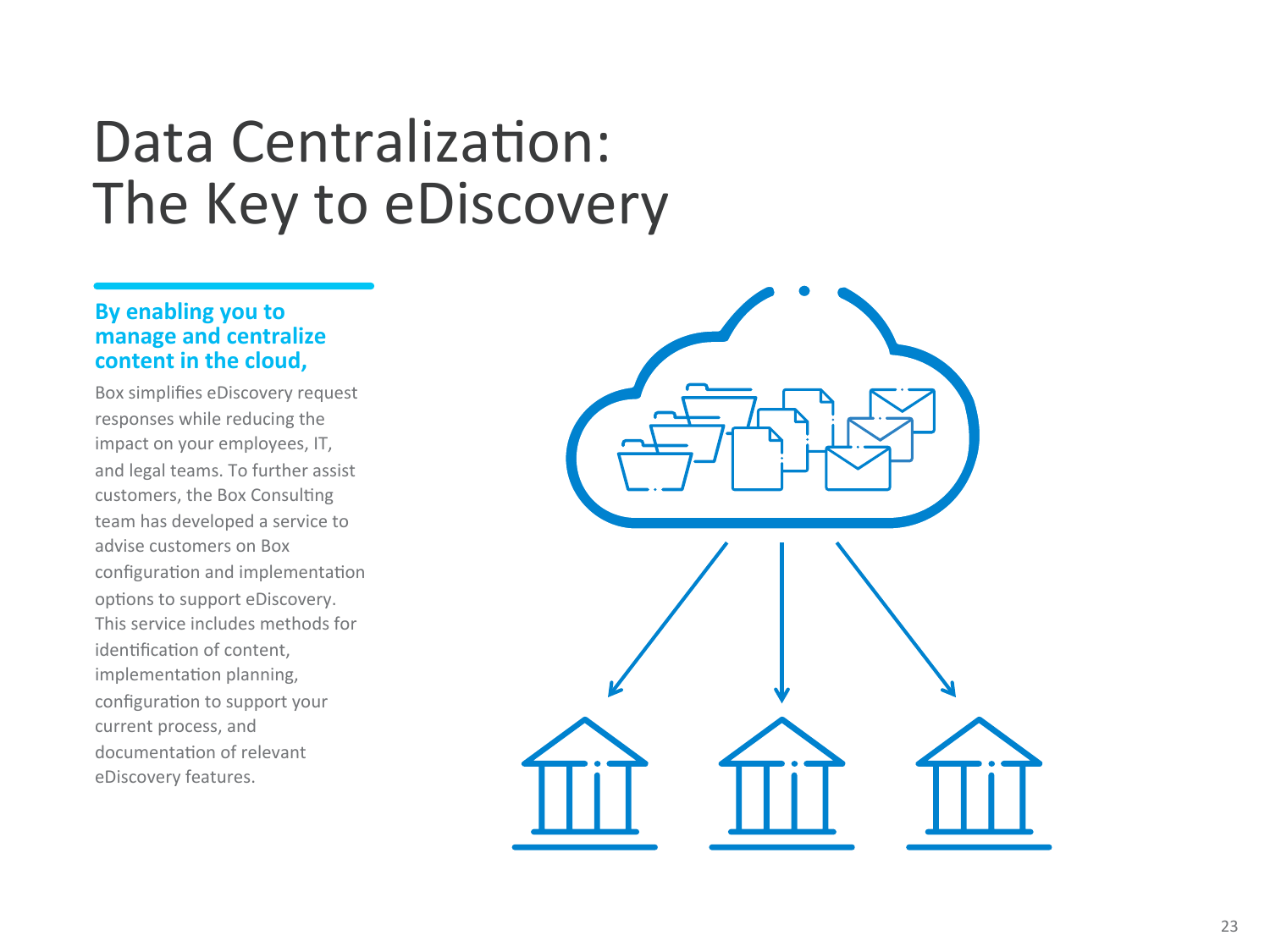# Incident Response

### Security is not just about prevention.

It's also your ability to respond quickly when an event occurs. Rapid response is becoming more and more important as the number and sophistication of attacks continues to grow.

When incidents happen, your response team needs to come together to investigate. For critical incidents, even more parties come into the play (law enforcement, PR agencies, etc.). Box enables secure exchange of sensitive content related to the investigation and collaboration around it.

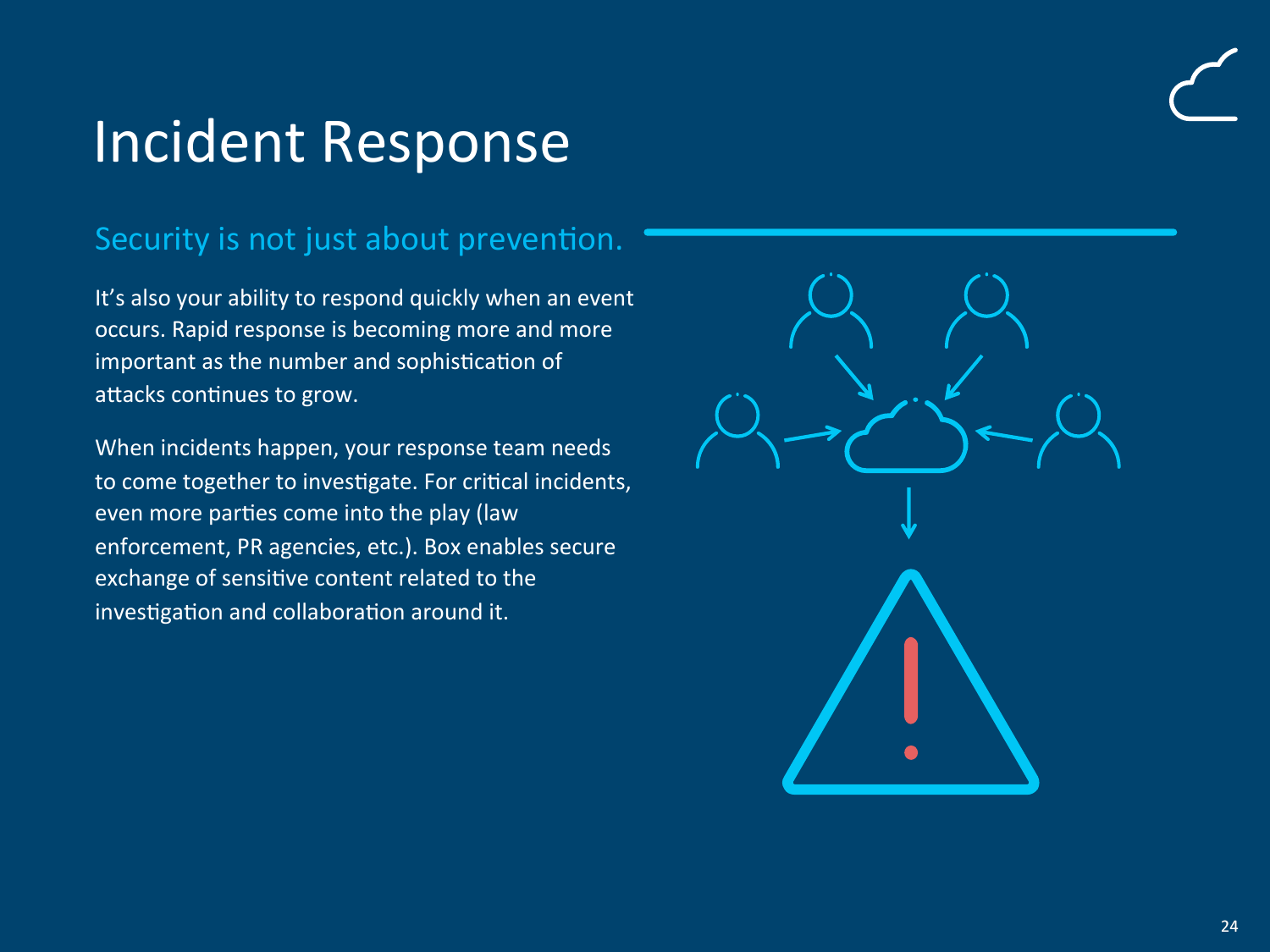# Centralization and Collaboration: The Key to Incident Response



#### **Quickly spin up an incident response workspace.**

The IR (incident response) team can set up several types of instant workspace templates, which include specific folders, templates and links to resources and applications. When a new incident investigation kicks off, they can quickly create a copy of the workspace and get to work.



#### **Keep the team on the same page in real time.**

When incidents occur, the team needs a common place to share the most important updates, commonly known as IR Doc (Incident Response Doc). Box Notes – the ability to create collaborative notes in Box with other users - allows IR teams to simultaneously gather in the same place and see each other's updates in real time. No more saving and opening files or questioning whether you're looking at the right version of the document. Notes Heads (an icon of the author's profile photo) show who is editing which part of the IR Doc.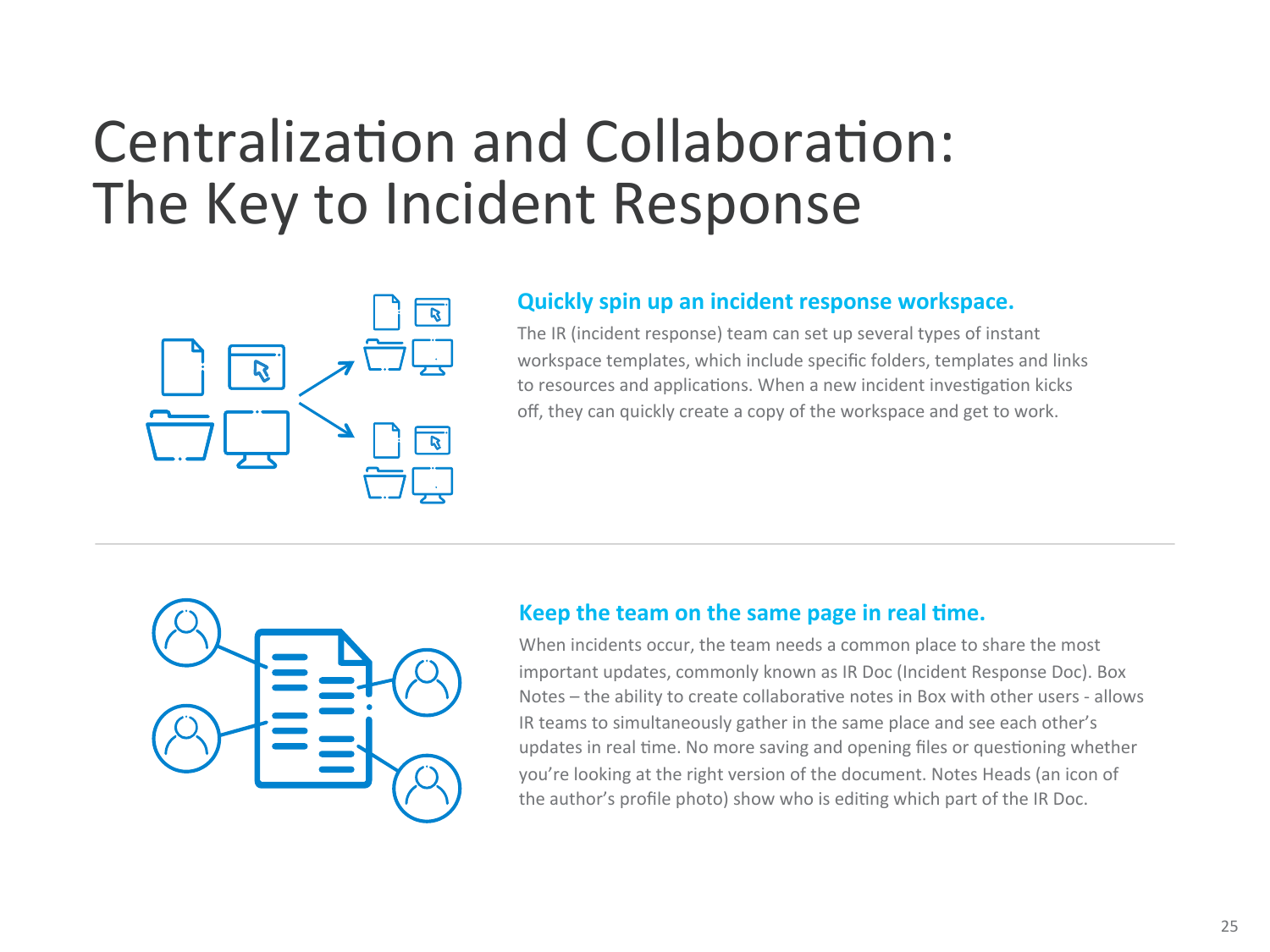# Centralization and Collaboration: The Key to Incident Response



#### **Protect the team from distractions.**

When an incident takes place, the management team will expect frequent updates. With a serious incident, the IR team will be tired, catching brief periods of sleep under their desks, and too busy to provide updates. Box gives you multiple options to reduce the possibility of missed updates. The IR team lead can share a status report and see which managers and executives have looked at it or set up proactive notifications whenever a certain file is updated. Either way, your IR team can focus on what they do best.



### **Collaborate and share incident data with outside parties.**

Sharing screenshots, log files, and other sensitive data during an incident must be done quickly and securely. Box provides multiple methods for sharing large files, includes powerful image preview and eliminates confusion caused by email attachments, which can interfere with a course of a fast-paced investigation.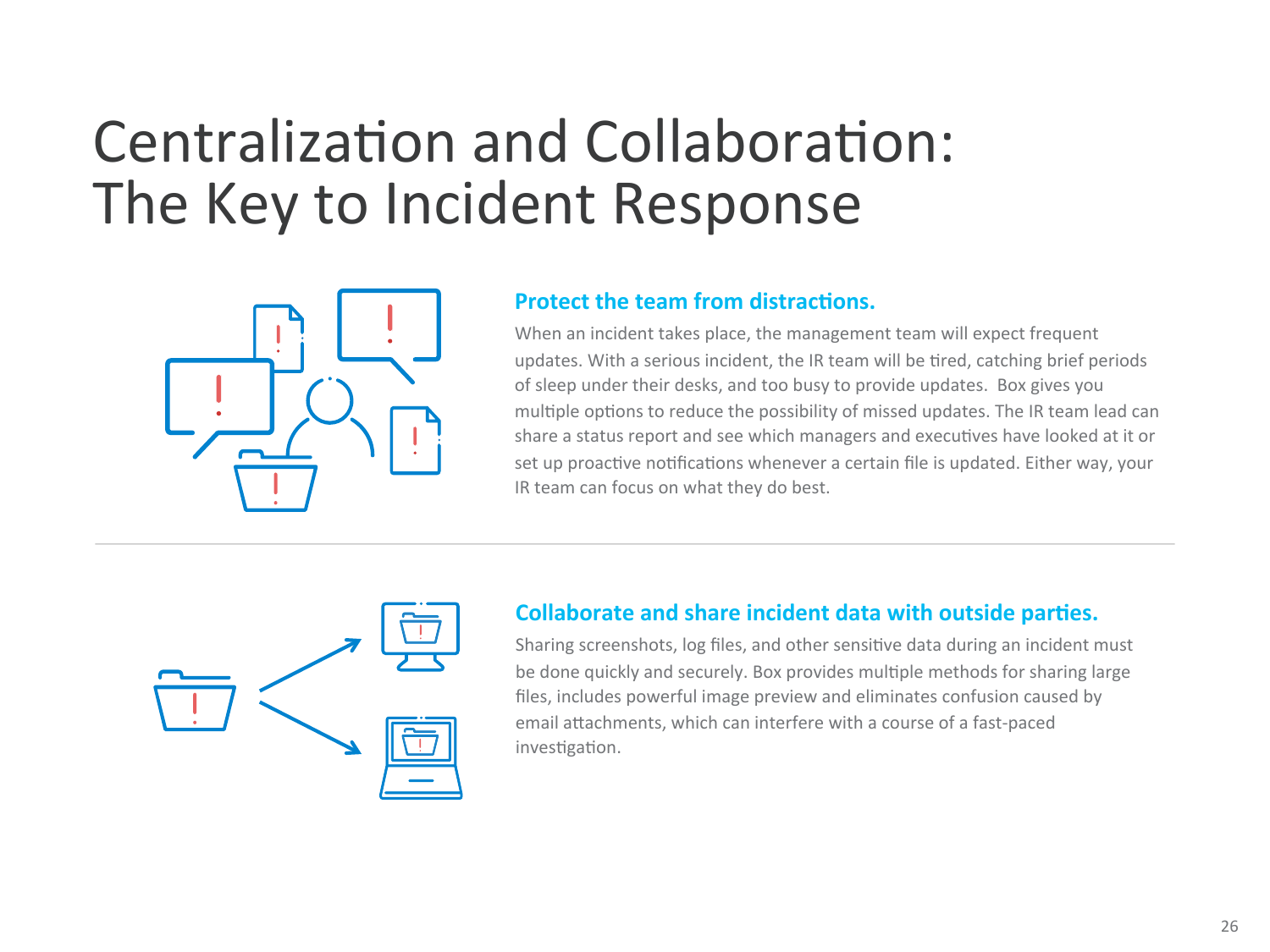### Extend Your Security Strategy into the Cloud with Box

#### **Centralizing information allows us to convert the well-known** maxim "create once, use many" **into "secure once, use many."**

You can manage your business content, wrap policies and controls around it and provide authorized and confidential access wherever the business needs it. This approach seems counter-intuitive at first. However, when we analyze Box's ability

to secure business communications, reduce data loss, support eDiscovery and accelerate incident response. centralization of content in the cloud is not a risk. It's a risk mitigation strategy for several of the most difficult security challenges faced by modern businesses.

Box can help extend your security strategy into the cloud. You have made  $investments$  into tools and controls—

our goal is to integrate with them to give you the assurance and the transparency you need to enable your business users to work securely and effectively.

That's the core of our Customer Protection framework, which is made up of five key focus areas.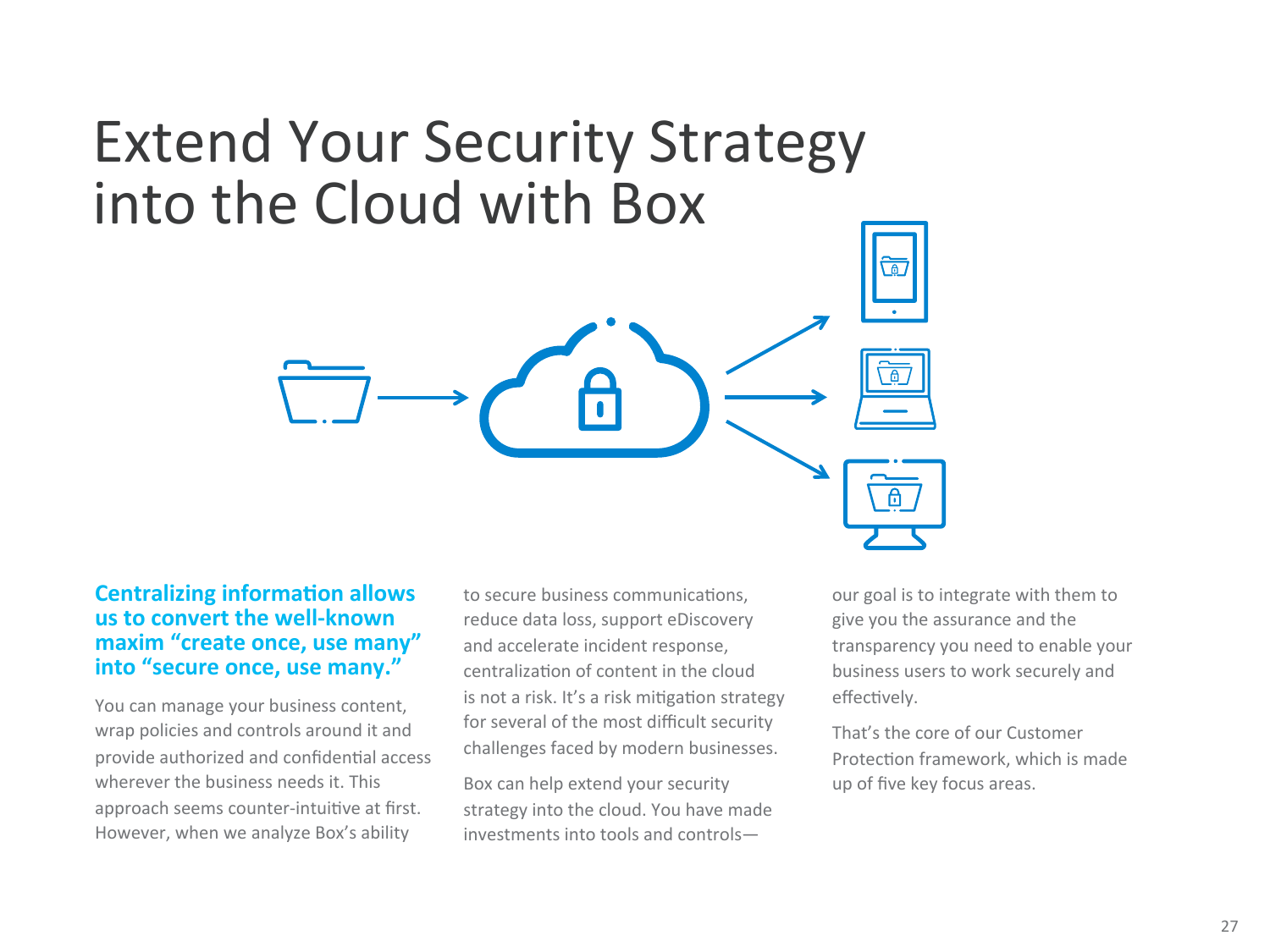### Five Themes of the Box Customer **Protection Framework**



### **Content Protection**

In addition to the expected encryption and content integrity Box provides, you can enforce content security policies, device compliance, and strong passwords. Box also integrates with DLP tools to secure your most confidential content.



### **Account Protection**

At Box, identity is protected with directory integration, groups, as well as SSO and ADFS integration. Authentication controls include 2FA. custom terms of service and session expiration. Our platform also includes configurable admin roles and fine-grained authorization for collaborators and links.



### **Device Protection**

Limit the number and types of devices that can access your content with device pinning, or enforce the use of MDMcompatible apps. Enforce application passcode locks and device encryption (on Android or via MDM), and report on device usage. 



### **Application Protection**

Leverage our resilient infrastructure, full logging and integration into security ecosystem to build your applications. Take advantage of over 1,000 mobile productivity apps and authorize which can access Box. Use Box Embed to integrate into web applications to stop content sprawl.



### **Transparency**

Every action and activity is logged and available for reporting. Our reporting API supports integration with SIEM and BI systems like Splunk and ArcSight. Get immediate access to audit reports and benefit from our ongoing compliance and penetration testing.